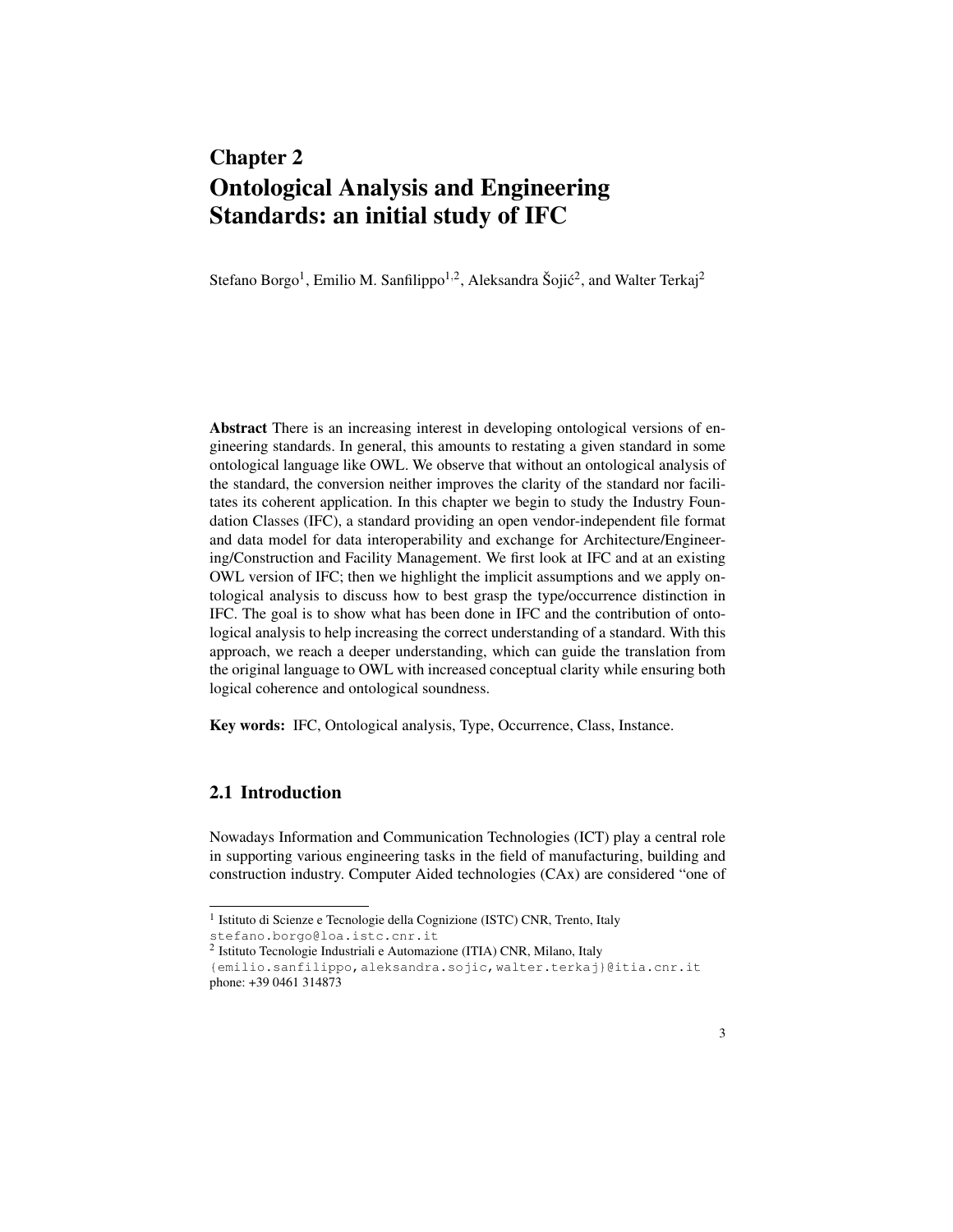the greatest technologies of the 20th century" [53]. Nevertheless, the use of heterogeneous application tools to support industrial activities, ranging from design to monitoring, and the lack of a common conceptualization of the terms used by various actors across different communities, as well as the lack of formal representations, threaten the quality of process and product modelling as well as the effective sharing of data between the stakeholders [53, 59]. In this context, information modelling standards and computational ontologies furnish innovative technologies and methodologies to overcome modelling and interoperability problems [44].

In this chapter, which is based on [11], we focus on the Industry Foundation Classes (IFC) [14], an information modelling standard which, according to the U.S. National Building Information Modeling Standard [41], is the most mature and widespread schema for the building industry. IFC is based on the data modeling language EXPRESS [47], which has no formal semantics and whose application scenario are not related to Semantic Web (SW) technologies. For this reasons, different communities have proposed translations of IFC in ontology-driven languages like the Web Ontology Language (OWL) [62]. Nevertheless, the development of these versions of IFC in some ontological format has not been supported by a methodology for ontological analysis. A systematic evaluation that would include a concise analysis of these various approaches to the specification of IFC is still missing. Actually, to the best of our knowledge no such analysis has been proposed so far. This problem is common across standards, for example see the case of BPMN [46], and there are events and initiatives aiming to improve this situation<sup>1</sup>. Indeed, we can say that today the research community is focusing more on *transcriptions* of standards into ontology languages than on their *translations* in ontology. A transcription focuses on rewriting the constraints into a new language while a translation goes beyond, it aims to characterize the intended interpretations of the theory obtained with the transcription. Ontology aims at making explicit, and possibly formalizing, the implicit commitments and conceptualizations of reality that justify a certain terminology or information system. In this way, the captured information can be reliably distributed for automated information sharing and exploitation. Without a careful ontological analysis of the source, this goal is hard to achieve and the notions on which a standard relies cannot be reliably aligned for automated information sharing and exploitation.

In the following sections we focus on existing techniques to construct an IFCdriven ontological system and we apply ontological analysis to understand and possibly clarify important aspects of IFC, namely the *type/occurrence* distinction and the notion of *property*. Although these elements are just a fragment of IFC, they drive the whole structure of the standard. For this reason it is particularly important to evaluate how to best model these parts in OWL and how to correctly understand them. In Section 2.2, we introduce basic notions of applied ontology. IFC and its general structure is presented in Section 2.3; Section 2.4 reviews the state of the art about building OWL versions of IFC and discusses the basic conversion patterns. Section 2.5 presents an ontological analysis of the IFC type/occurrence distinction,

<sup>1</sup> http://ontolog.cim3.net/cgi-bin/wiki.pl?OntologyBasedStandards.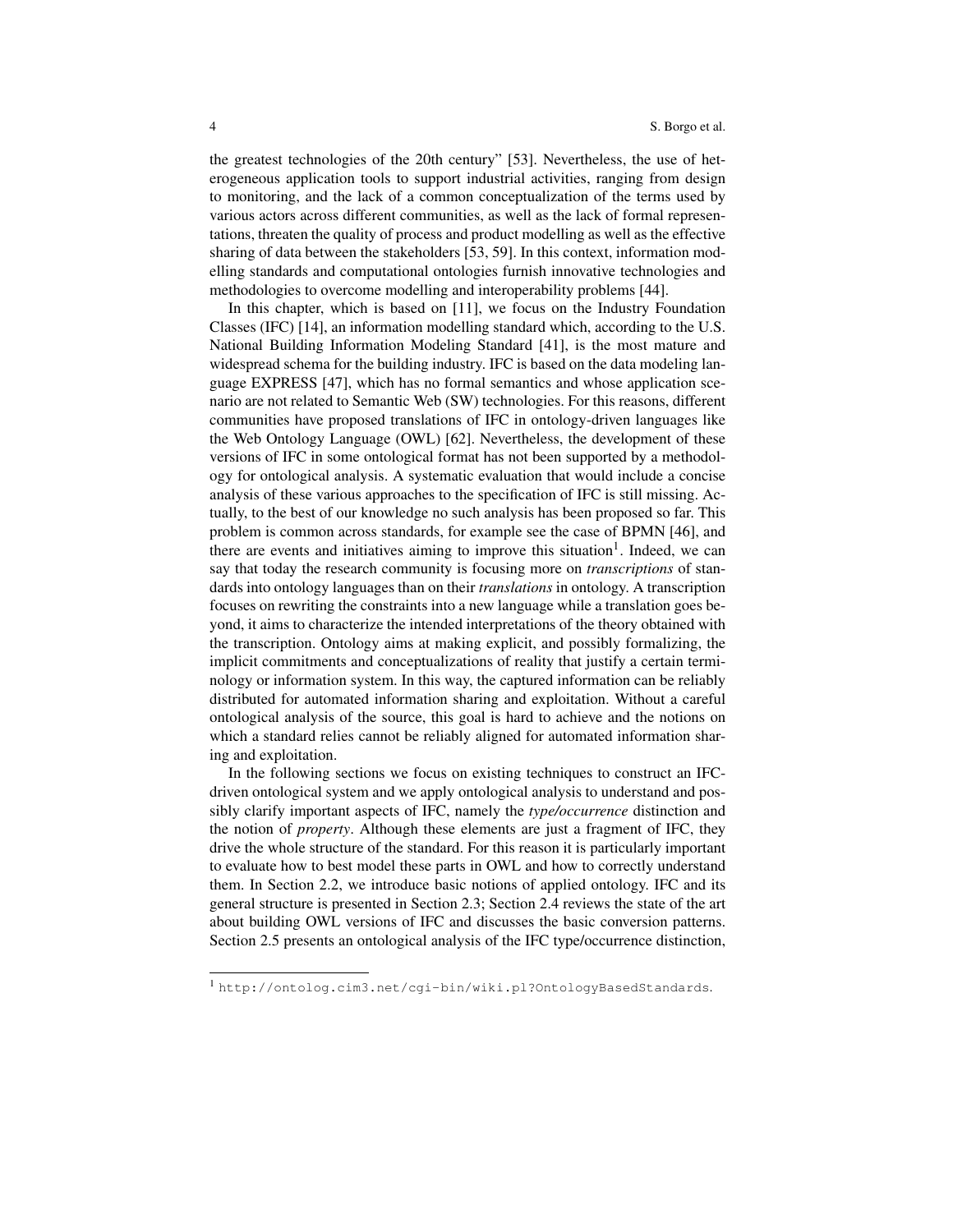and Section 2.6 continues with an analysis of the different types of properties that are used in IFC. We conclude with a few remarks on other aspects of the use of IFC in which our results can contribute, and highlight some advantages of using a well-structured OWL version of the standard.

## 2.2 Ontology and ontological analysis

Ontologies, in the sense of artefacts that capture a conceptualization of the world, have attracted increasing interest since the 1990s when they started to be developed as tools to aid modeling and to facilitate information sharing and integration. During the same period, the search for sound techniques to build ontologies and to foster interaction across different ontologies, led to the study of a series of methodologies that are collected under the label *ontological analysis*, and which help to properly study the domain of interest in order to coherently develop its models, and to reliably link different representation frameworks. The research area that comprises the development of ontologies, and the methodologies for their construction and application is called *applied ontology*.

Today, applied ontology provides the tools to overcome the limitations of traditional approaches in knowledge representation and reasoning as provided by the graphical-based languages (like  $BPMN^2$ ) and expert systems [20]. To foster flexibility and reusability of existing models, applied ontology can guide the analysis of the underlying frameworks, e.g. see [51, 46], help to select the suitable representation language [6], and structure the reconstruction of the systems [34, 9]. An ontologized version of an existing system is generally clearer than the original, unambiguous, ideally even self-explicative for humans and machines, and suitable for automated deduction, i.e., for the exploitation via software systems.

Since ontological analysis can be complex, sometimes a community develops ontologized versions of their models via the transcription of the framework constraints into an ontological language without a systematic study of its ontological assumptions about the domain. Ontological languages give the advantage to enforce and verify the consistent use of important distinctions like class vs. instance. The former refers to collections of entities sharing the same set of attributes, while the latter denotes the specific entity, aka token or particular, which does not classify itself but might be classified by one or more classes: see for instance the T-Box and A-Box distinction in Description Logics (DL) [1]. By modelling a domain of discourse in terms of classes and instances, the ontologized system can be turned into a modern *Knowledge Base* that keeps apart the vocabulary of an application domain on the one side, and assertions about named individuals on the other side [1]. While the process of building the transcription gives the possibility to discover missing constraints or implicit general patterns, and allows exploiting the system via software tools, it does not *per se* ensure conceptual coherence nor semantic clarity. Ambiguities might go

<sup>2</sup> http://www.bpmn.org/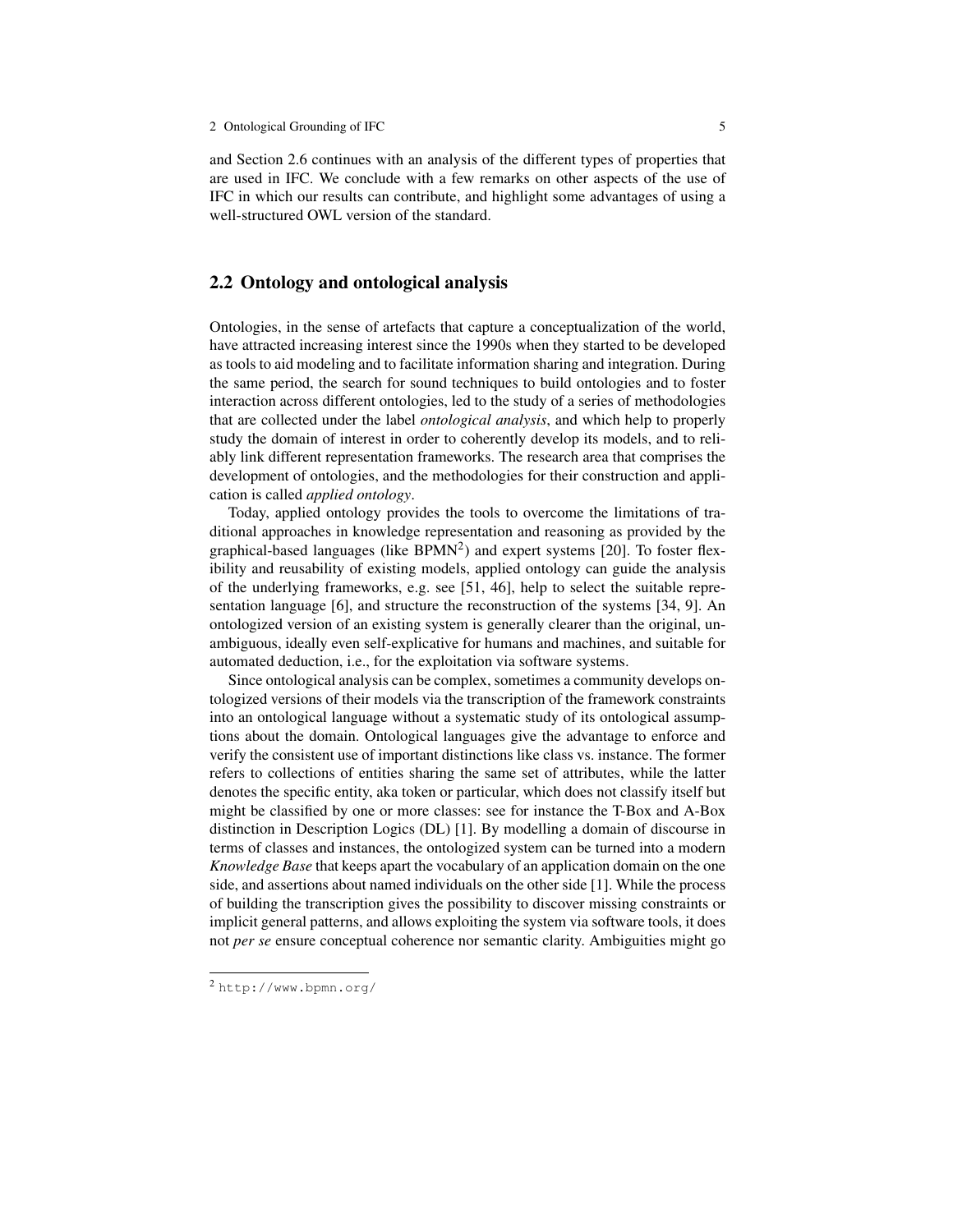undetected and implicit assumptions on the domain remain undisclosed unless one focuses on the very viewpoint that justifies that modeling system [52]. In short, we cannot take full advantage of ontological modeling without going through ontological analysis with the goal of isolating and clarifying the basic concepts and relations on which the information system at stake relies.

Nowadays, there are different types of ontologies, so that we need to be clear about what we consider important in this context and in our analysis of IFC. We are interested in the ontologies that are called *formal* and *foundational*. Roughly speaking, an ontology is formal if it is expressed in a logic language endowed with formal semantics, for instance in model-theoretic terms a la Tarski as for first-order ` predicate logic [27] and OWL. Formal semantics gives two crucial advantages: it ensures semantic transparency, thus clarity and lack of ambiguity, and enables the use of automatic deduction. By foundational ontologies we mean those ontological systems that focus on very general concepts like object, event, quality, and basic relations such as participation, dependence, parthood. Often the term *formal ontology* is used to cover both of the above requirements. In this specific meaning, formal ontology is the study of the interconnections between entities, properties, parts, wholes and collectives which are considered to be "formal" because they can be exemplified by objects in all domains of reality [49]. To restate this position from another perspective, one can say that formal ontology is the study of logical systems which are: *general*, since they include the most usable and widely applicable concepts; *reliable*, as they are logical theories with clear semantics, rich axiomatizations and carefully analysed formal consequences (theorems); and *well organized*, because they are based on philosophical principles, the choice of which is explicitly motivated and remains independent from particular domains.

Thus, from the ontological viewpoint this chapter aims to show that the transcription in an ontology language of an engineering standard can be improved via the application of ontological analysis, and that by performing this operation within a suitable foundational ontology we further secure interoperability.

### *2.2.1 The* DOLCE *foundational ontology*

DOLCE – the *Descriptive Ontology for Linguistic and Cognitive Engineering* [39, 10] – is the foundational ontology that we use in the analysis of the IFC engineering standard. DOLCE was introduced in 2002 and since then it has been used in areas like enterprise modeling, financial transactions, medicine, geographic information systems, and the semantic web. Here we provide a brief introduction to the elements of the ontology that are of interest in this work, the reader can find in [39, 10] motivations and technical aspects.

The DOLCE taxonomy of categories is depicted in Figure 2.1.

The DOLCE categories are related to each other via existence and dependence conditions, and the categorical structure is based on philosophical principles whose choice is explicitly motivated. DOLCE was intentionally built to be independent from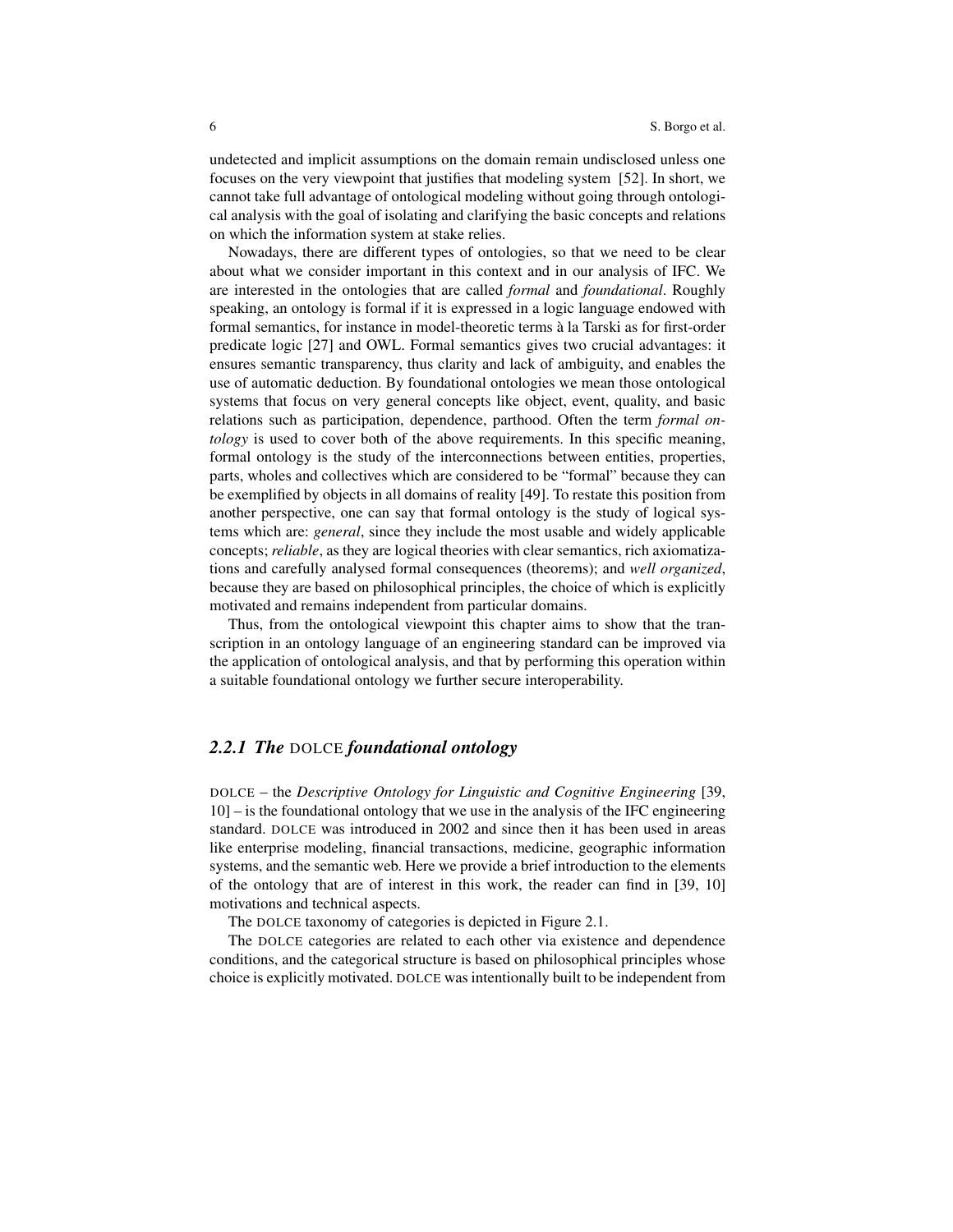

Figure 2.1 The taxonomy of the DOLCE foundational ontology.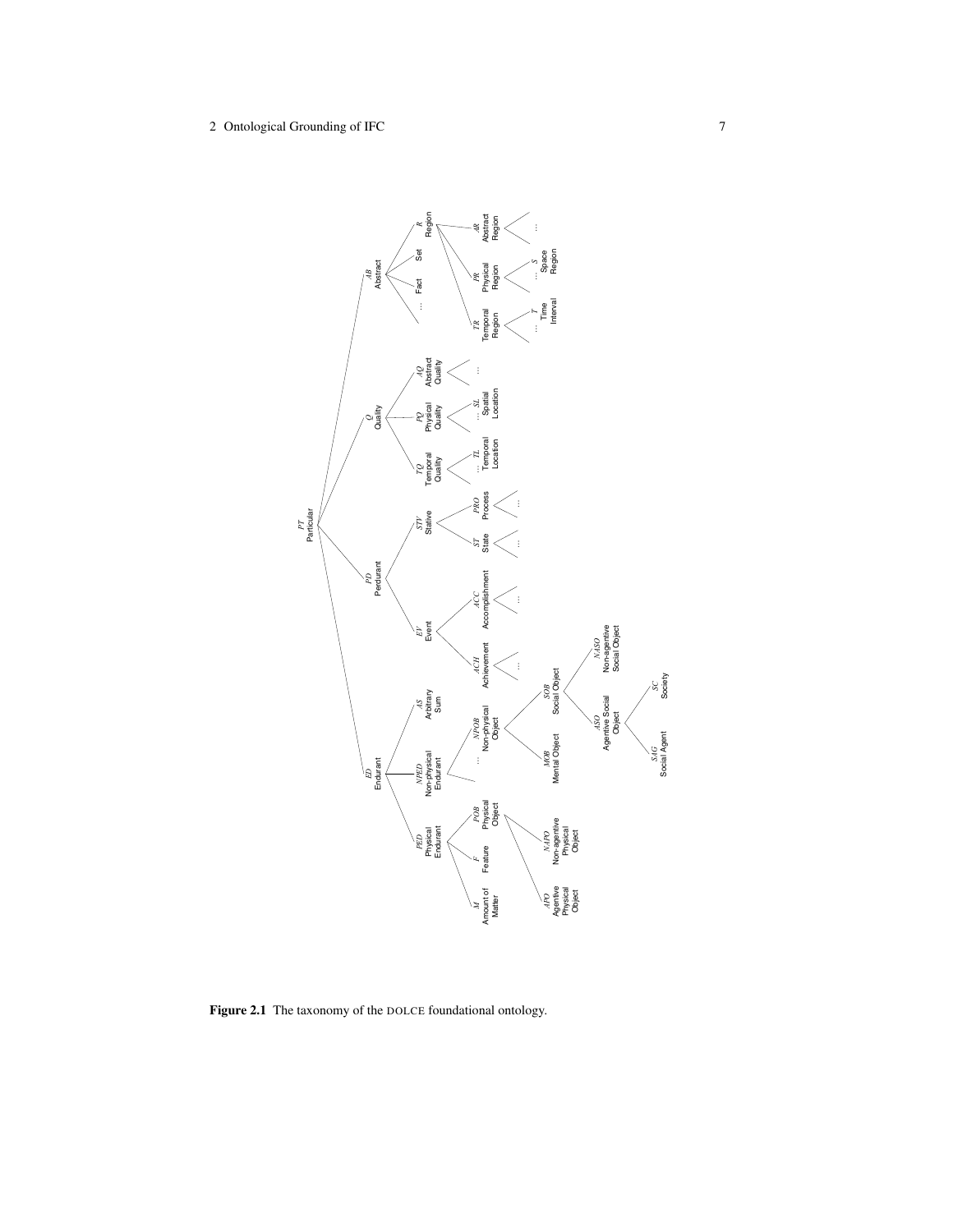applications but the viewpoint it embraces is especially apt for those domains that take a commonsense perspective; this makes it suitable for areas like engineering where we rely on the standard notion of object, classical physics and traditional views on causality.

The DOLCE ontology concentrates on the characterization of particulars as opposed to universals. Roughly speaking, a *universal* is an entity that is instantiated or concreted by other entities, like "being human", "being a car", and "being an operation". A *particular* is an entity that is not instantiated by other entities, like the Eiffel Tower in Paris. Your pen is a particular as opposed to the model of your pen, provided that the latter is interpreted as a type being instantiated by a number of entities among which is your pen. Particulars comprise physical and abstract objects as well as perdurants, like events, processes and the like, and qualities. The ontology provides a framework that is fairly natural in engineering. It adopts the distinction between objects like products and events like operations. It includes a differentiation among individual qualities (e.g., the weight of a specific material item), quality types (weight, color, and the like), quality spaces (spaces for weights, for colors, etc., where the individual qualities are compared and classified) and quality positions or qualia (informally, locations in quality spaces). These, together with measure spaces (where the quality positions get associated to a measure system and, thus, to numbers), are important to describe and compare products. Furthermore, DOLCE has been extended in order to ontologically characterize engineering functions, products and artefacts in general [7, 12, 13].

Regarding the main categories<sup>3</sup>, ENDURANT (ED) collects objects, like a *person*, a *building* and a *machine*, and amounts of matter, like *a given amount of plastic*, while the category PERDURANT has as elements events, like *making a hole* or *assembling a product*, that is, things that happen in time. The term 'object' is used in the ontology to capture a notion of unity as suggested by the partition of the category PHYSICAL ENDURANT (formally, PED) into categories AMOUNT OF MATTER (M), FEATURE (F), that includes entities like *this bump of the road* and *the front of my house*, and PHYSICAL OBJECTS (POB). Both endurants and perdurants are associated with a group of individual qualities (elements of the category QUALITY). The exact list of qualities may depend on the entity. *Shape* and *weight* are usually taken as qualities of endurants, called physical qualities in DOLCE and denoted by means of the PQ predicate. *Duration* and *direction* are instead examples of qualities of perdurants. An individual quality is a quality associated with *one and only one* particular; it can be understood as the special way in which that entity instantiates the general property. For example, the weight of the car you are driving is an individual quality of that unique car and it instantiates the property "having weight" relative to that car.

Overall, DOLCE is a quite complex system and since in this chapter it furnishes just the background ontological framework, we can limit the presentation to these main categories; they will suffice for our purposes in the following sections.

 $3$  Foundational ontology is quite careful in its use of the terminology; the notion of category comes from the philosophical tradition and has the notion of class as its logical counterpart.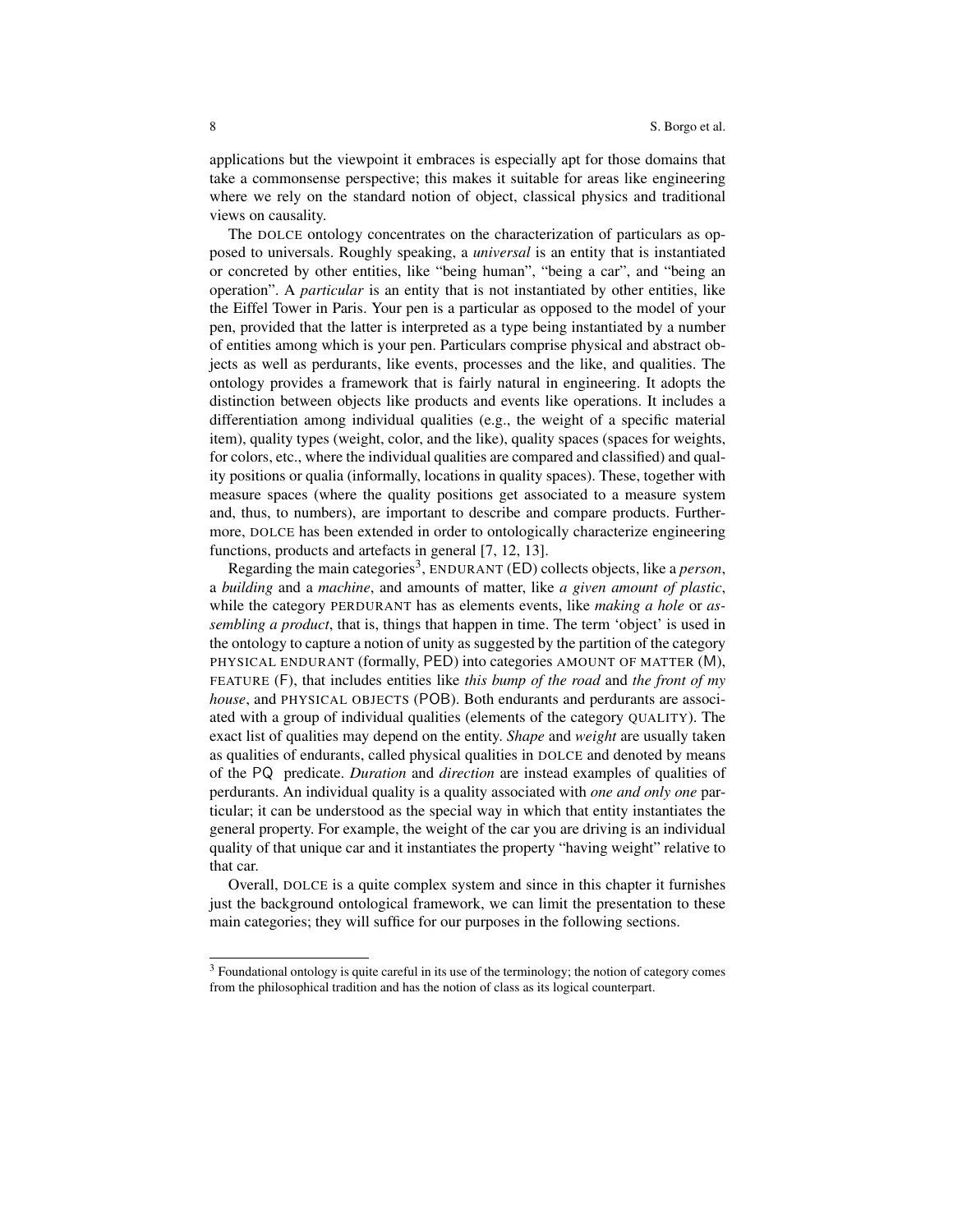### 2.3 Industry Foundation Classes

The Industry Foundation Classes (IFC) [14] is a standard providing an open vendorindependent file format and data model for data interoperability and exchange for Architecture, Engineering, Construction and Facility Management (AEC/FM). It is released by buildingSMART International (formerly the International Alliance for Interoperability, IAI) and the current release IFC 4 is registered as ISO 16739. IFC supports interoperability across different applications used to design, construct and operate construction facilities by capturing information about all aspects of a building throughout its lifecycle [33, 59, 3, 44]. It is supported by most of the major CAD vendors [48] and its evolution is held by hundreds of companies [33, 5].

The development of IFC was motivated at its early stages by the slow and unresponsive evolution of the *Automation systems and integration - Product data representation and exchange* (ISO 10303) standard - informally known as STEP, *Standard for the Exchange of Product Model Data* [30] - to match the information modelling needs of the AEC/FM industry [37]. Although part of the team that developed STEP participated in the definition of the IFC data model [33, 37], there is no precise analysis on the relation between the two standards. IFC constitutes the core of the buildingSMART initiatives for interoperability, which include also the Information Delivery Manuals (IDM) and the International Framework for Dictionaries (IFD), as shown in Figure 2.2. The former is standardised as ISO 29481-1:2010 and provides a notation for the homogeneous representation of process information relative to building constructions, and the latter is a vocabulary of terms to be shared among IFC-driven building information models.

![](_page_6_Figure_4.jpeg)

Figure 2.2 buildingSMART standards, from [37]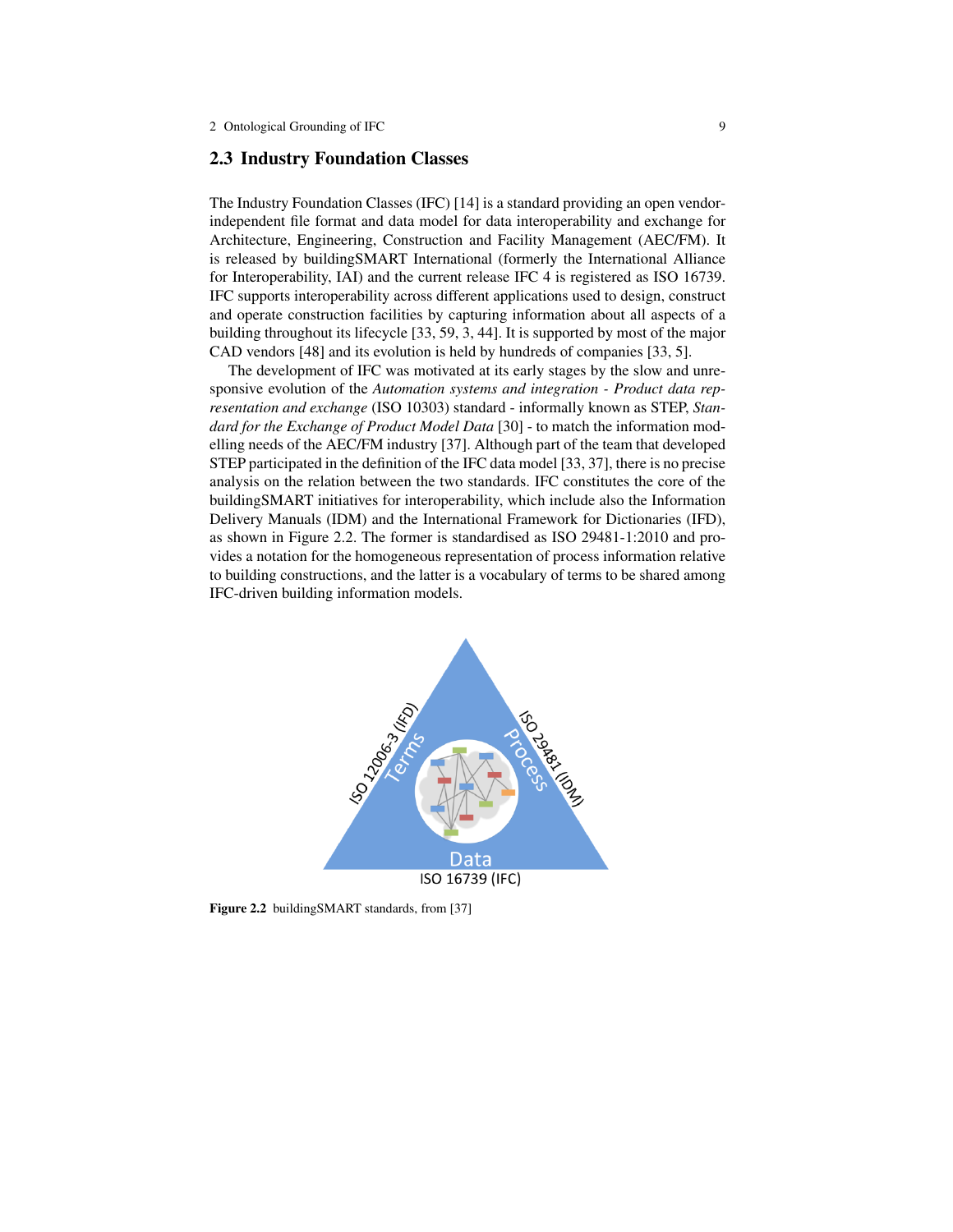![](_page_7_Figure_1.jpeg)

Figure 2.3 IFC conceptual layers, from [3]

The current IFC release is built on a modular structure that distinguishes among four conceptual layers, shown in Figure 2.3, which are tailored in turn in different schemas:

- Resource layer: it specifies classes that do not stand in taxonomical relationships with classes in the other layers; rather they can be linked by means of specific relationships. For instance, in the resource layer we have the schema *IfcGeometryResource* that contains classes needed to define geometric representations like IfcSurface, IfcCartesianPoint, and IfcPlacement. In this way, a material product -defined in the Core Layer by the class IfcProduct (see also below)– can be characterised as having a specific placement by the ObjectPlacement attribute that points to IfcPlacement;
- Core layer: it contains the most general classes of the IFC data model. Its purpose is to provide the most relevant structural classes and relationships of the IFC data model. It thus supports interoperability among the IFC layers and compatibility with the various IFC releases. The Core layer comprises two main schemas:
	- 1. *IfcKernel*, which collects the most general classes of the standard like, e.g., IfcRoot, IfcObjectDefinition, IfcProcess, IfcContext;
	- 2. *IfcCoreExtension*, which is further subdivided into three modules: *IfcControlExtension*, *IfcProcessExtension* and *IfcProductExtension*. These specialise the *IfcKernel* with AEC/FM concepts. In particular, the *IfcControlExtension*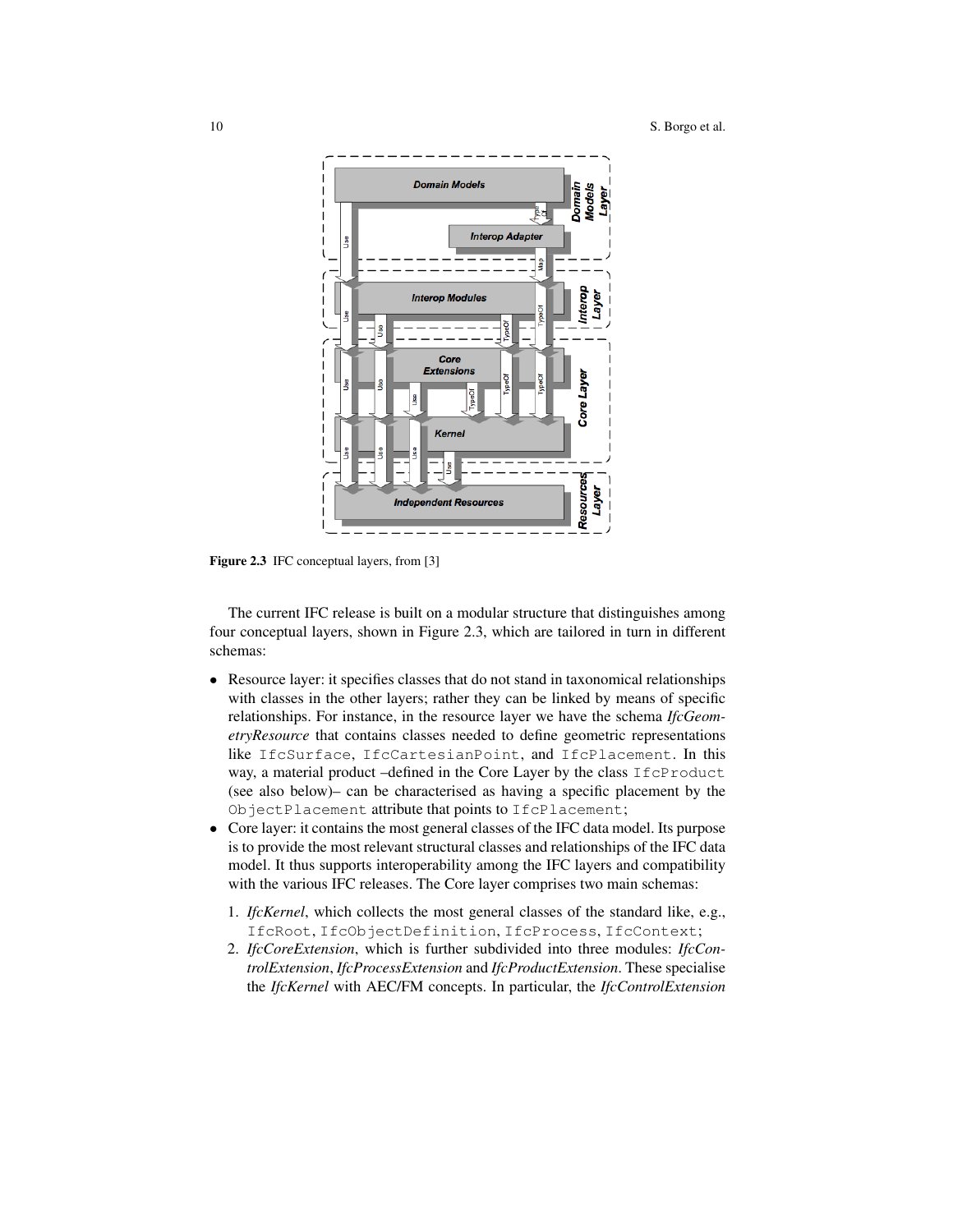contains classes for control objects like IfcPerformanceHistory and IfcControl; the *IfcProcessExtension* specifies classes for the representation of process-like entities, e.g. IfcEvent, IfcProcedure, IfcTask; the *IfcProductExtension* contributes to the specialisation of classes for product modelling like IfcElement, IfcElementAssembly, IfcGrid;

- Interoperability layer: it contains classes, defined in the Domain layer (see below), shared by multiple domains and used for inter-domain exchange and sharing of construction information. Amongst its schemas, it includes the *Ifc-SharedBuildingElements* and the *IfcSharedFacilitiesElements*. The former specialises the *IfcProductExtension* (Core) schema by classes used for representing building structures. Amongst its classes, it includes IfcChimney, IfcDoor, IfcRamp. The latter provides a set of classes concerning facilities management. Some of them specialise the *IfcProductExtension* schema (e.g. IfcFurniture, IfcFurnitureType), while others are attached directly under the *IfcKernel* (e.g. IfcInventory, IfcOccupant);
- Domain layer: it contains the most specific classes of IFC. The Domain layer organises classes according to industry disciplines and amongst its schemas it includes the *IfcArchitectureDomain* and the *IfcBuildingControlsDomain*. The former defines classes used in architecture including, e.g., IfcDoorStyle, IfcWindowStyle, IfcWindowPanelProperties. The latter supports the modelling of building automation, control, instrumentation and alarm. It includes classes like IfcActuator, IfcAlarm and IfcSensor.

The modular architecture operates on a so-called *gravity principle*, in the sense that at any layer, a class may refer to classes at the same or lower layer but cannot refer to classes from higher layers [44]. For instance, classes at the Core layer may refer to other Core classes, as well as to Resource layer classes, but cannot refer to classes within the Interoperability or Domain layers. The same principle applies also within the Core layer, in the sense that classes in schema *IfcKernel* cannot refer to those in *IfcCoreExtensions*, while the reverse is allowed.

The IFC data model is specified by means of EXPRESS [47], the dedicated formal language developed within STEP. EXPRESS is platform-independent and allows the taxonomical classification, via classes, of the domain entities that share certain attributes, thus distinguishing between classes and their members. The language, however, lacks a set-theoretical approach to semantics [5] and thus is expressively much weaker than modelling languages enriched with formal semantics (in the Tarskian sense) like OWL. In the EXPRESS language, an IFC concept is introduced via the ENTITY construct (the most important data type of EXPRESS) and classified with respect to other classes via the supertype/subtype partial ordering relation (SUBTYPE OF/SUPERTYPE OF). For instance, the class IfcObjectDefinition is the supertype of the classes IfcObject, IfcTypeObject and IfcContext. Some classes, e.g. IfcObject, are declared to be *abstract*: this means that they can only be instantiated through their subtypes. Inheritance is allowed along the hierarchy, subtypes inherit the attributes of their supertypes. Figure 2.4 shows an example of the taxonomical constraints in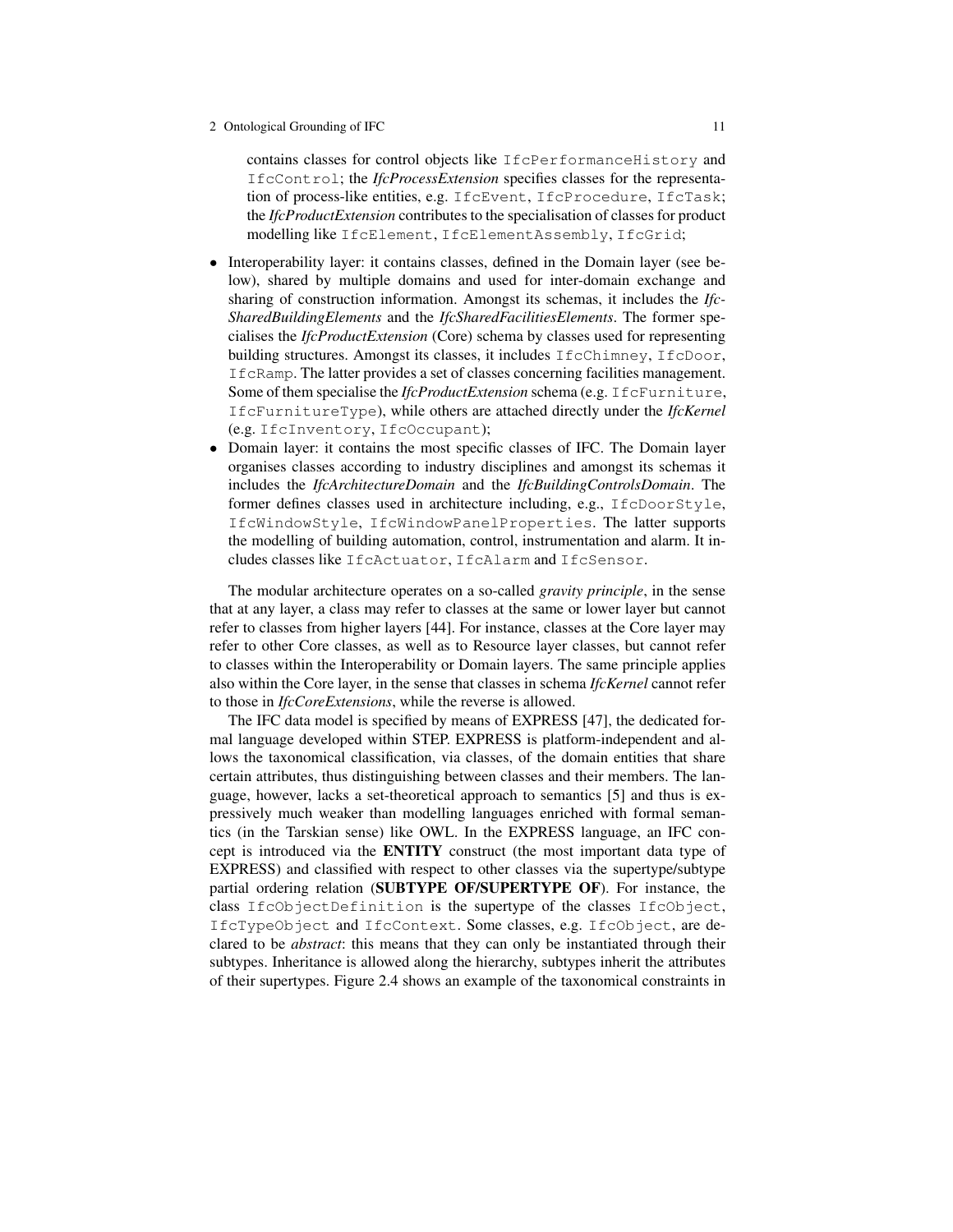EXPRESS. It shows the EXPRESS specification of the class IfcObject introduced in [14] as follows:

"An IfcObject is the generalization of any semantically treated thing or process. Objects are things as they appear - i.e. occurrences. Examples of IfcObject include physically tangible items such as wall, beam or covering, physically existing items such as spaces, or conceptual items such as grids or virtual boundaries. It also stands for processes such as work tasks, for controls such as cost items, or for actors such as persons involved in the design process."

Looking at the specification, this class is the abstract supertype of IfcActor, IfcControl, IfcGroup, IfcProcess, IfcProduct, and IfcResource. These subclasses are mutually disjoint due to the use of the ONEOF construct. The relationship SUBTYPE OF states that  $If \circ \circ f$  is subsumed under class IfcObjectDefinition. *ObjectType*, *IsDeclaredBy*, *Declares*, *IsTypedBy*, and *IsDefined* are attributes. Finally, in the definition the SET OF ... FOR construct specifies the INVERSE attributes by giving a collection of elements, possibly with indication of their minimum and maximum number, and the related attribute.

Following this brief overview of IFC and the introduction of ontology and some categories in Section 2.2, we now sketch basic rules for the translation of IFC into an ontological system and later analyze the ontological coherence of the result.

```
ENTITY IfcObject
 SUBTYPE OF IfcObjectDefinition;
                           : OPTIONAL TfcLabel:
  ObjectType
 INVERSE
  IsDeclaredBy
                           : SET [0:1] OF IfcRelDefinesByObject FOR RelatedObjects;
  Declares
                           : SET OF IfcRelDefinesByObject FOR RelatingObject;
  IsTypedBy
                           : SET [0:1] OF IfcRelDefinesByType FOR RelatedObjects;
  IsDefinedBy
                           : SET OF IfcRelDefinesByProperties FOR RelatedObjects;
END_ENTITY;
```
Figure 2.4 IfcObject specification in EXPRESS, from [14]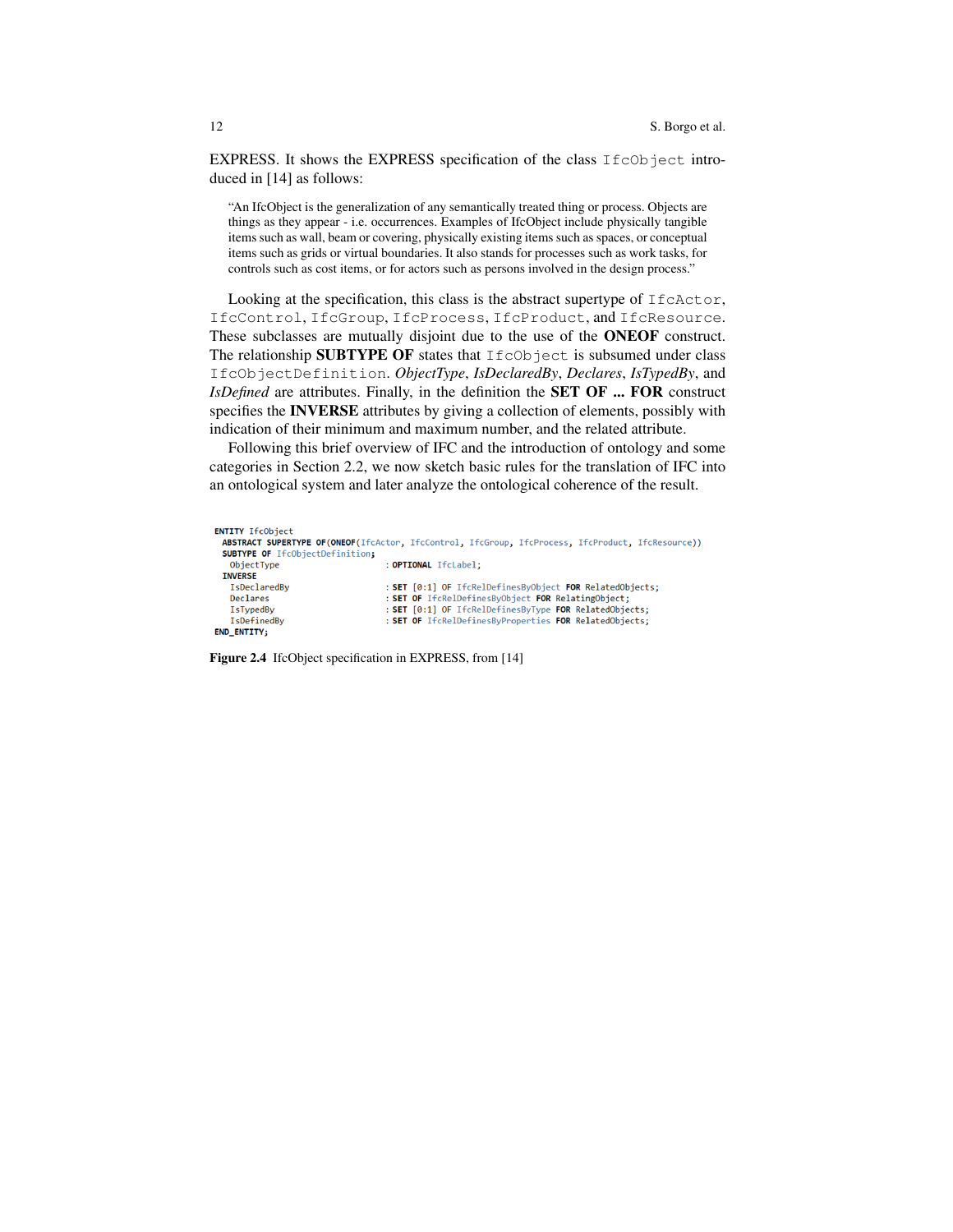## 2.4 Ontologizing IFC

# *2.4.1 State of the art*

Different groups have studied the formalization of IFC in OWL with different motivations which in some cases go beyond the scope of this paper. Technically, these formalizations cannot be classified as transcriptions nor as translations since the resulting systems can be semantically richer than IFC and yet lack the depth of a translation, at least in the sense discussed in Sections 2.1 and 2.2, as the formalization does not provide a full characterization of the class of models of IFC. In the following, we will use the neutral term *conversion* to address these formalizations.

Beetz and colleagues [4, 5], as well as Krima et al. [36, 2], draw attention to the EXPRESS's lack of formal semantics and claim that a logic-based language such as OWL is preferable for the capacity of axiomatic theories to better support knowledge representation and semantic data sharing. Additionally, Beetz et al. [5] emphasize that, apart from the STEP initiative, the popularity of EXPRESS among the engineering community is very limited and that the reuse of existing ontologies or tools for interoperability is often inhibited, especially those related to the Semantic Web initiative. In the paper, the authors explore a semiautomatic method for lifting EXPRESS schemas to OWL files. Barbau and colleagues developed the OntoSTEP model [2]. They specified the rules they use for the automated conversion from EX-PRESS to OWL and implemented the system as a plug-in for Protégé [35]. Another conversion tool was presented by Pauwels and Deursen [43]. Schevers et al. [48], Barbau et. al [2], as well as Zhang et al. [63], argue that the conversion of IFC into OWL, beside enabling the exploitation of Semantic Web technologies for building information models, even facilitates the linkage between different IFC models and databases. In addition, Pauwels et al. [42] exploit the possibility of adding Semantic Web Rule Language (SWRL) [29] rules to enrich an OWL version of IFC and enable the use of reasoning engines.

Katranuschkov and colleagues [32] develop an ontology framework that includes domain-independent as well as domain-specific schemas, aimed at supporting data modelling and data sharing in civil engineering by reusing the IFC data model. However, differently from the other approaches, their library of ontologies is developed as an XML Schema (XSD).

Terkaj et al. [54] propose a modular OWL ontology for factory modelling and data sharing between heterogeneous and geographically distributed software tools. The main structure of the ontology, called Virtual Factory Data Model (VFDM), is based on IFC (mainly Resource and Core Layer, see Section 2.3) and its conversion into OWL was inspired by the methodology in [4, 5]; therefore, a relevant part of the VFDM can be applied also to other domains that are not directly related to factory and manufacturing. The ontology modules focused on manufacturing aim at modelling the products to be manufactured, the manufacturing processes, the manufacturing resources, and their inter-relations, as already addressed in previous works presenting a conceptual model based on UML class diagram [15] and a relational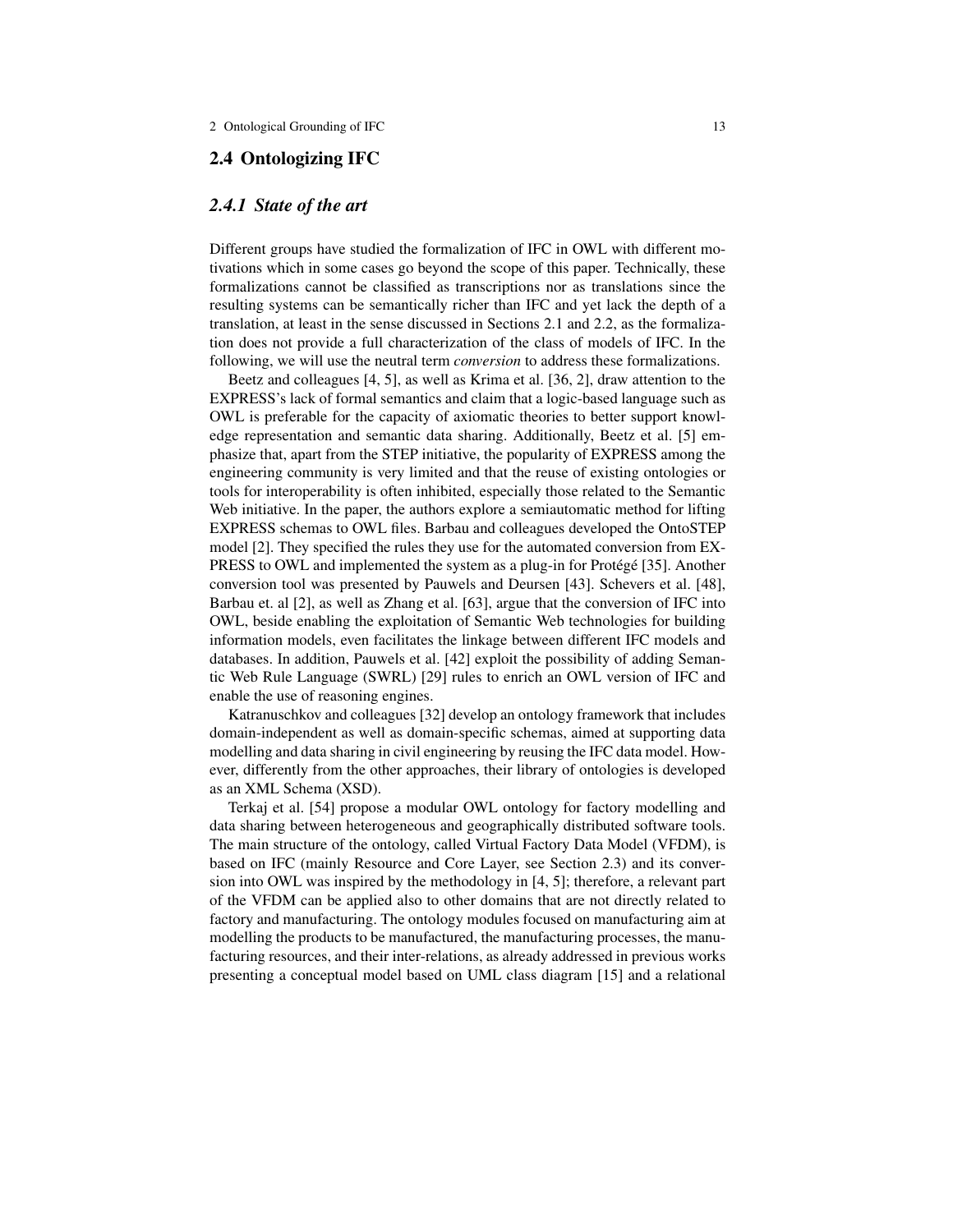database [16] to support the design of factories composed of Flexible Manufacturing Systems (FMS) [21, 24] and/or Focused Flexibility Manufacturing Systems (FFMS) [55, 56, 22, 23]. The VFDM can be exploited to enable interoperability between different software tools by developing VFDM-based plugins for I/O data exchange applicable both to commercial (e.g. Arena by Rockwell Automation [57], Plant Simulation by Siemens PLM [31]) and non-commercial (e.g. GIOVE Virtual Factory [60], OntoGUI [58]) applications. However, the software tools can effectively interoperate to support the design and management of a factory [17, 18] only if a proper software platform is realized to provide storage [40] and communication services [45, 19].

Our analysis of the literature shows that the ontological formalizations of IFC beyond EXPRESS are highly motivated, and to a large extent oriented by implementation goals. In this effort, significant attention is given to the conversion of the standard into OWL. We now discuss in more detail the underlying ideas of the proposed conversions looking at both practical and ontological aspects.

### *2.4.2 From EXPRESS to OWL*

The conversion of EXPRESS schemas into OWL ontologies is largely documented in the literature [4, 5, 36, 2]. In this section, we introduce the main strategy for converting EXPRESS entities and their attributes, which will be the focus of our ontological analysis of IFC in Section 2.5. Other EXPRESS constructs, like data types and enumerations, will be considered in future works.

Research groups dealing with EXPRESS schemas and OWL ontologies agree to convert ENTITY into owl:Class, i.e., the OWL construct that specifies classes in general, including classes of particulars. The EXPRESS taxonomical relationship SUPERTYPE OF/SUBTYPE OF, holding between concepts classified by EN-TITY, has its OWL equivalent in rdfs:subClassOf, which holds between owl:Class concepts. Differently from EXPRESS, OWL can reason with the stated constraints: if one declares a class  $C_1$  to be the *subclass of* another class  $C_2$ , the inverse relationship (supertype) is automatically derived.

The ABSTRACT characterization in EXPRESS rules out direct instantiation of certain classes (see  $If \subset Ob \text{ject}$  in Section 2.3). This constraint does not have a counterpart in OWL where the corresponding structural pattern is obtained by declaring that the subclasses form a partition, i.e., that the OWL subclasses of the given class cover the extension of the concept. Analogously, the ONEOF construct is obtained by declaring that the OWL subclasses of that class are disjoint.

In EXPRESS the properties of the domain entities are modeled via attributes. By default, an attribute listed in the class definition is mandatory for each element of that class. When this is not so, the attribute is labeled OPTIONAL: if a class *C*<sup>1</sup> has optional attribute  $A_1$ , then it is a matter of choice whether  $A_1$  should be instantiated by a particular value. EXPRESS allows also to declare INVERSE attributes (Figure 2.4).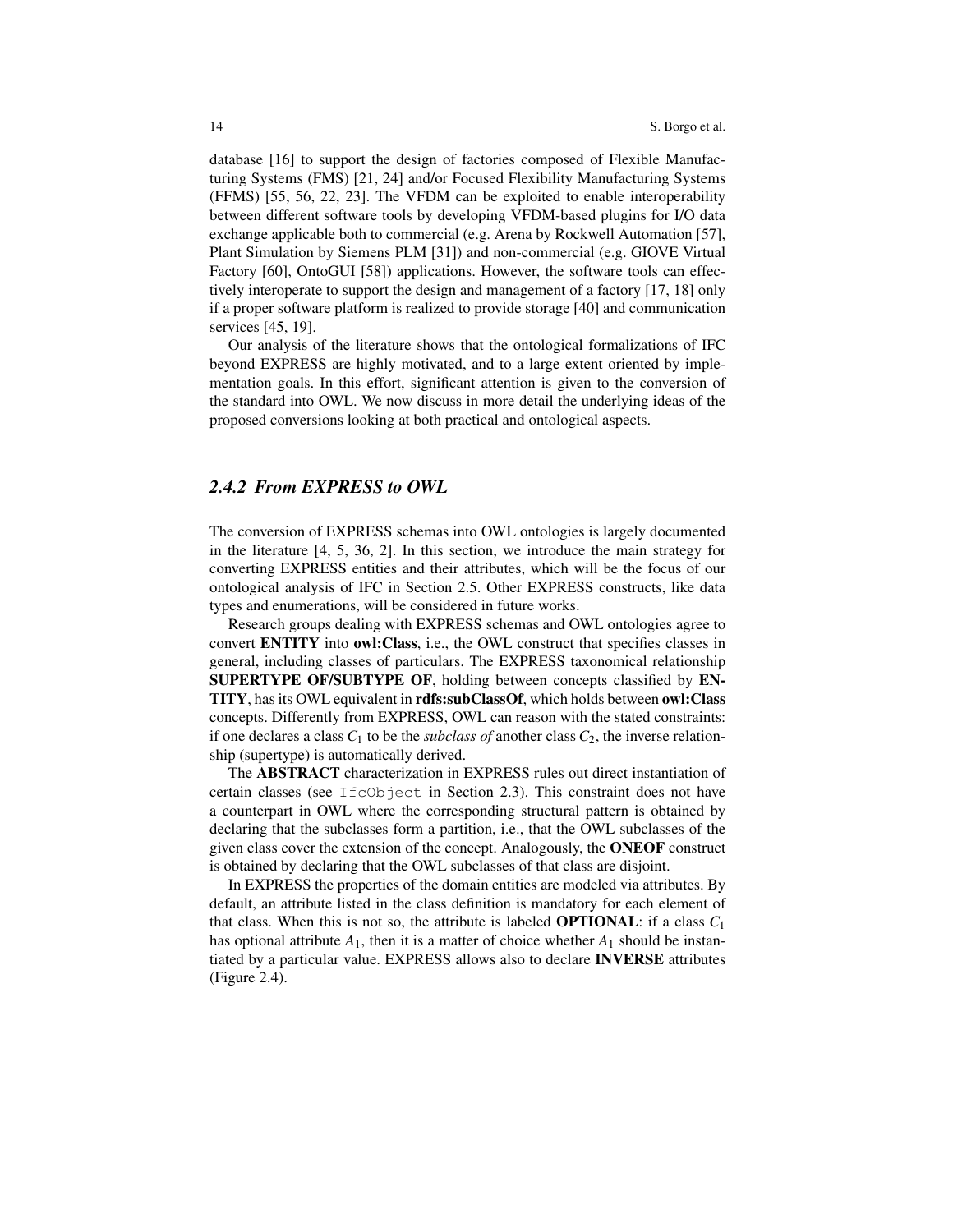EXPRESS attributes are converted into OWL class restrictions by means of data properties or object properties, the latter if it is necessary to link individuals to individuals. The OPTIONAL construct is converted via a universal quantification (owl:AllValuesFrom), the mandatory attribute with an existential quantification (owl:SomeValuesFrom). The cardinality of the EXPRESS attributes can be converted to OWL by making use of explicit assertions on cardinalities and/or by defining specific characteristics of the data/object properties (e.g. functional, inverse functional).

According to the above discussion, the conversion of IfcObject (see Section 2.3) into OWL is given by the conjunction of the following statements, from (1) to (12), given in the Manchester Syntax [28] (the symbols *or* and *only* stand for the logical disjunction and the universal quantifier, respectively).

| DisjointClasses: IfcActor, IfcControl, IfcGroup, IfcProcess, |      |
|--------------------------------------------------------------|------|
| IfcProduct, IfcResource                                      | (1)  |
| <b>Class:</b> If cobject                                     | (2)  |
| <b>EquivalentTo:</b>                                         |      |
| IfcActor or IfcControl or IfcGroup or IfcProcess or          |      |
| IfcProduct or IfcResource                                    | (3)  |
| <b>SubClass Of:</b>                                          |      |
| IfcObjectDefinition                                          | (4)  |
| hasObjectType only IfcLabel                                  | (5)  |
| isDeclaredBy only IfcRelDefinesByObject                      | (6)  |
| declares only IfcRelDefinesByObject                          | (7)  |
| isTypedBy only IfcRelDefinesByType                           | (8)  |
| isDefinedBy only IfcRelDefinesByProperties                   | (9)  |
| ObjectProperty: hasObjectType, isDeclaredBy, isTypedBy       | (10) |
| <b>Characteristics:</b> Functional                           | (11) |
| <b>ObjectProperty:</b> declares, isDefinedBy                 | (12) |

Note that by declaring IfcObject equivalent to the union of disjoint classes in statement (3), every instance of  $If \circ Ob \, \text{ject}$  is an instance of one and only one of those classes; in other terms, multiple inheritance is not allowed. For example, it cannot be the case that a particular object (e.g. *Object#101*) instantiates both a subclass of IfcGroup and a subclass of IfcProcess. Furthermore, the same OWL statement captures the EXPRESS abstract construct since it states that every instance of IfcObject has to be an instance of one of the classes declared in the equivalence. It follows that any IfcObject instance must be an instance of one of its subclasses.

The OWL statement (8) involves the class IfcRelDefinesByType standing for the IFC objectified relationship entity that is formally treated as an object. Ac-

<sup>2</sup> Ontological Grounding of IFC 15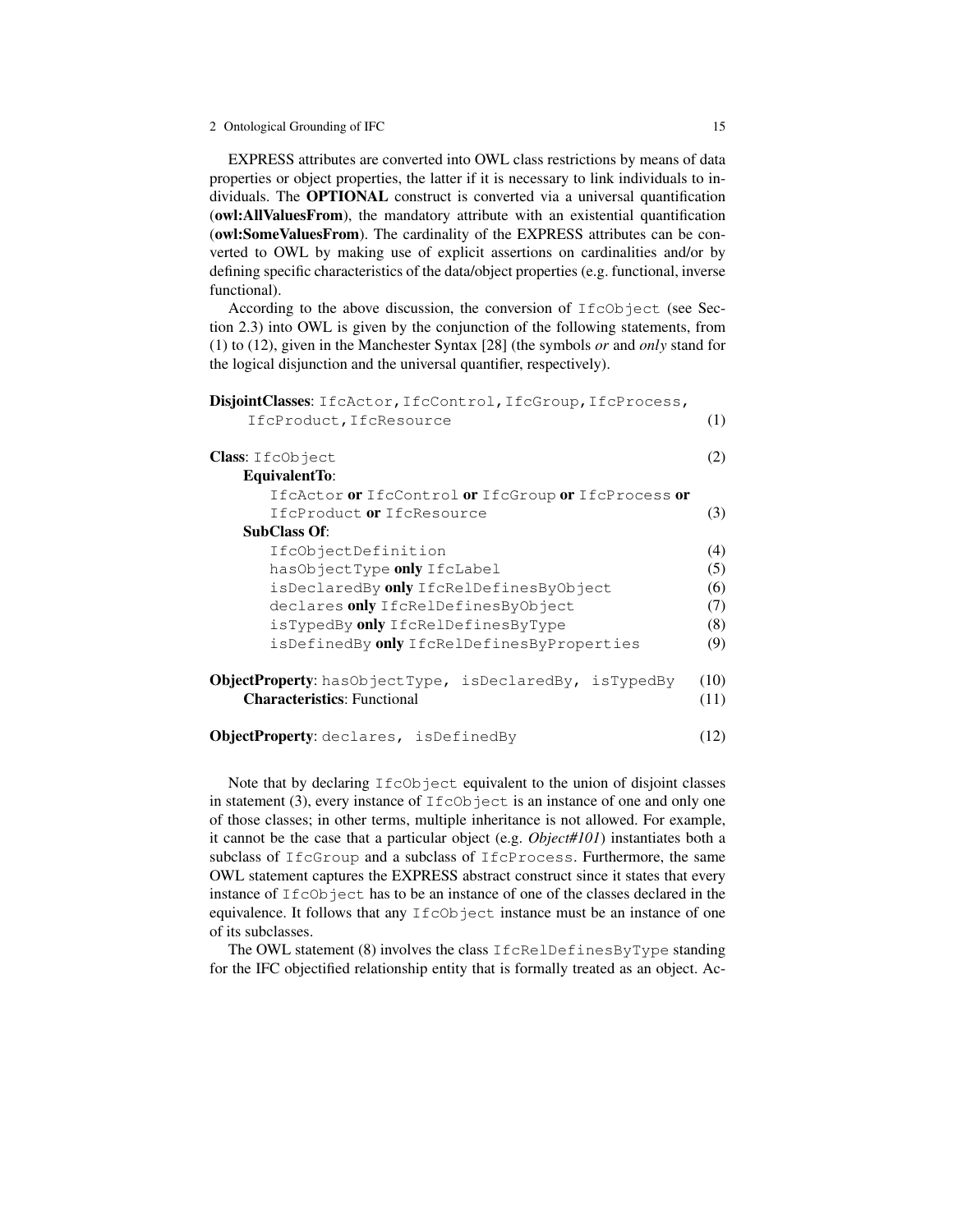cording to IFC, the objectified relationship IfcRelDefinesByType is defined as follows:

"The objectified relationship IfcRelDefinesByType defines the relationship between an object type (see IfcTypeObject) and object occurrences (see IfcObject). The IfcRelDefinesBy-Type is a 1-to-N relationship, as it allows for the assignment of one type information to a single or to many objects. Those objects then share the same object type, and the property sets and properties assigned to the object type."

where IfcTypeObject is in turn defined as follows:

"The object type defines the specific information about a type, being common to all occurrences of this type. It refers to the specific level of the well recognized generic - specific - occurrance modeling paradigm. The IfcTypeObject gets assigned to the individual object instances (the occurrences) via the IfcRelDefinesByType relationship. The object type is represented by a set of property set definitions. The attached property sets describe the available alpha-numeric information about the object type. and are used to define all common properties that apply to all object occurrences of that type."

Practically, objectified relationships are used in IFC to separate the properties specific to relationships from the object attributes. This allows the development of a separate subtype tree for the relationship semantics [38]. Figure 2.5 visualises the OWL restrictions linking IfcObject, IfcRelDefinesByType and IfcTypeObject, which are depicted by dashed lines. This conversion of the IFC EXPRESS specification to OWL is taken from [54] and covers also the INVERSE attributes which were not addressed by the OntoSTEP plug-in [2].

![](_page_13_Figure_6.jpeg)

Figure 2.5 OWL restrictions linking IfcTypeObject, IfcRelDefinesByType, and IfcObject.

According to this conversion pattern, the IFC classes and object properties are formalized in the statements (13)-(27). In particular, statements (13)-(18) define the class IfcTypeObject, whereas statements (19)-(24) define the class IfcRelDefinesByType. Finally, statements (25)-(27) define the object properties that are needed to formulate the restrictions.

```
DisjointClasses: IfcTypeProcess, IfcTypeProduct,
  IfcTypeResource (13)
Class: IfcTypeObject (14)
  EquivalentTo:
    IfcTypeProcess or IfcTypeProduct or
    IfcTypeResource (15)
  SubClass Of:
```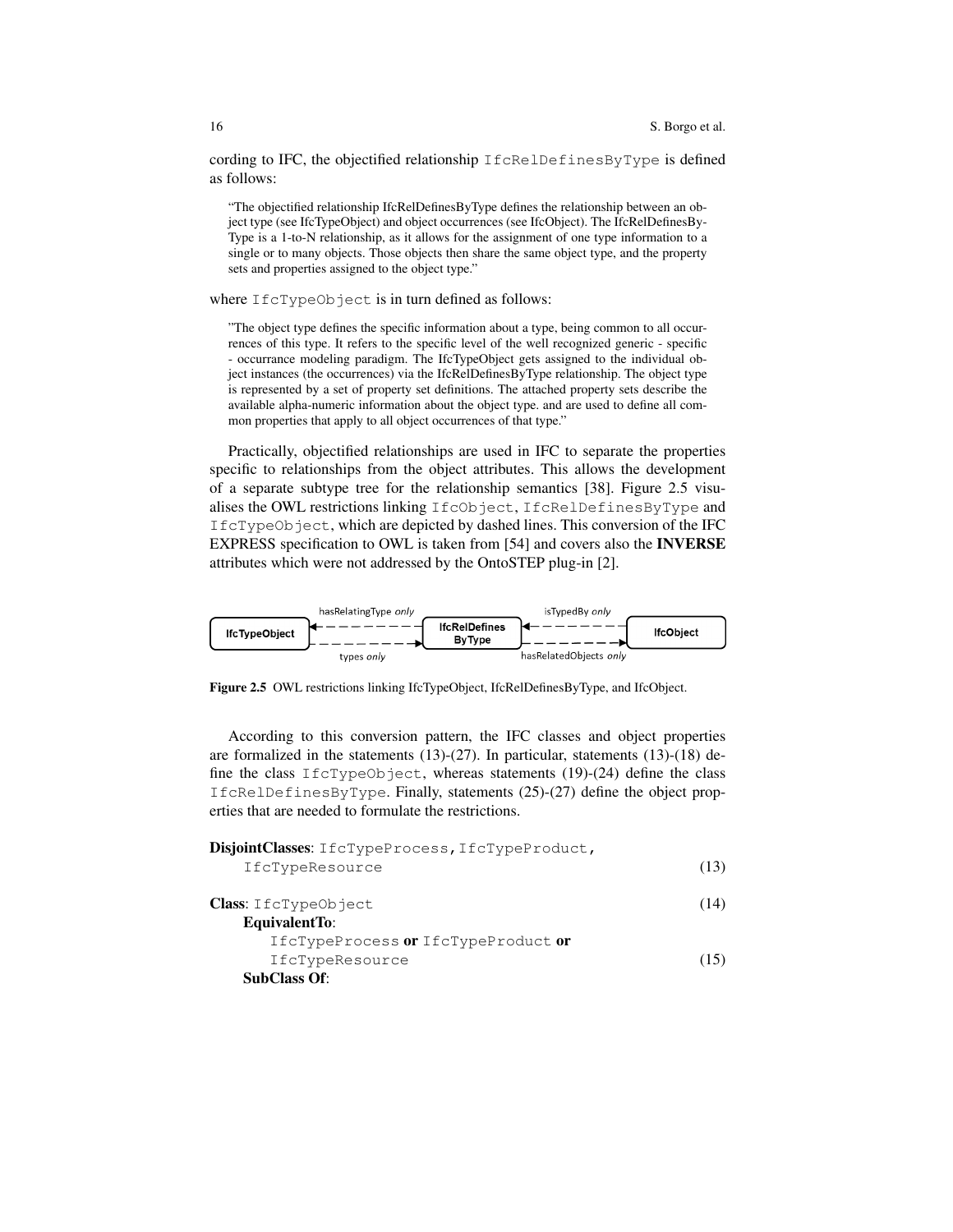| 2 Ontological Grounding of IFC                 | 17   |
|------------------------------------------------|------|
| IfcObjectDefinition                            | (16) |
| types only IfcRelDefinesByType                 | (17) |
| hasPropertySets only IfcPropertySetDefinition  | (18) |
| <b>Class:</b> If cRelDefines By Type           | (19) |
| <b>SubClass Of:</b>                            |      |
| IfcRelDefines                                  | (20) |
| hasRelatingType only IfcTypeObject             | (21) |
| hasRelatingType some IfcTypeObject             | (22) |
| hasRelatedObjects only IfcObject               | (23) |
| hasRelatedObjects some IfcObject               | (24) |
| <b>ObjectProperty</b> : types, hasRelatingType | (25) |
| <b>Characteristics:</b> Functional             | 26)  |
|                                                |      |

ObjectProperty: hasPropertySets, hasRelatedObjects (27)

![](_page_14_Figure_1.jpeg)

Figure 2.6 Fragment of IFC class hierarchy as visualised in Protégé [35].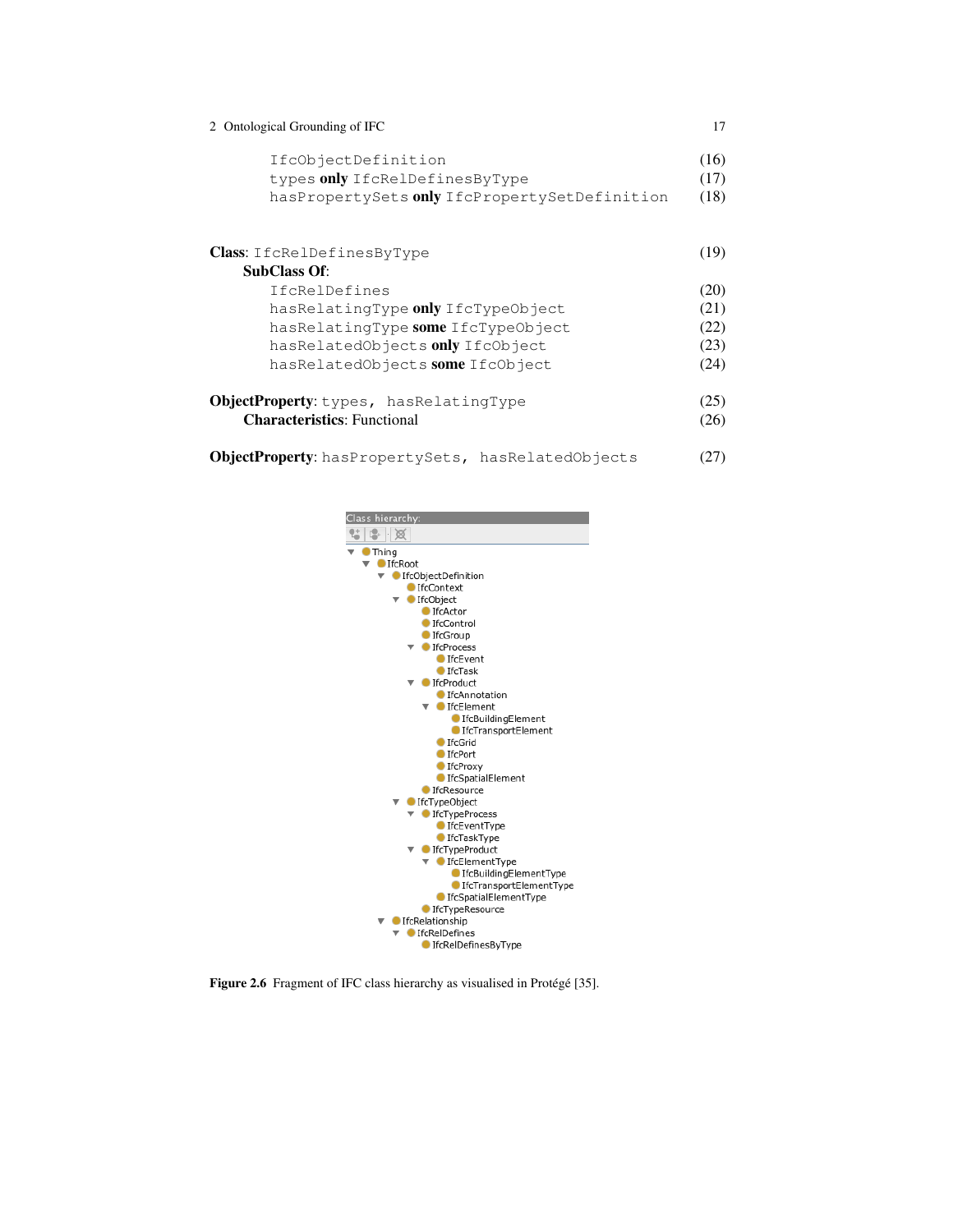Figure 2.6 presents a fragment of the IFC standard converted to OWL and visualised in Protégé. This fragment consists mainly of the IFC class hierarchy related to the previous examples, specifically including subclasses of IfcObject and IfcTypeObject. It must be noted that all the classes shown in Figure 2.6 are abstract except for IfcBuildingElement, IfcTransportElement, IfcTask, IfcTaskType, IfcEventType, IfcBuildingElementType, IfcTransportElementType, IfcRelDefinesByType, and IfcEvent. For example, this means that the conversion of IfcTransportElement cannot include a statement like (3) since this class can be directly instantiated, whereas such constraint can be included in the conversions of IfcProduct and IfcElement.

![](_page_15_Figure_2.jpeg)

Figure 2.7 Fragment of IFC class hierarchy with the objectified relation and instances of nonabstract classes.

Figure 2.7 is an OWL based graph that represents the IFC class hierarchy with the objectified relation and the instances of non-abstract classes. The individual OrderPicker7BPUE15 is an instance of IfcTransportElementType, OrderPicker7BPUE15#1 is an instance of IfcTransportElement, and id1 is an instance of the objectified relation IfcRelDefinesByType. Moreover, a typing relationship is defined by linking the individual  $id1$  to individuals OrderPicker7BPUE15 and OrderPicker7BPUE15#1 by means of object properties hasRelatingType and hasRelatedObjects.

This section showed how a basic conversion of EXPRESS to OWL can be carried out. The further ontological analysis can help to shed light into other aspects of the standard as well. On the one hand, it helps to understand classes and relationships, raising the awareness of the modeler toward a coherent use of these elements. On the other hand, it provides guidelines to choose the appropriate representation schema depending on the information to be modeled. It remains to verify whether this fur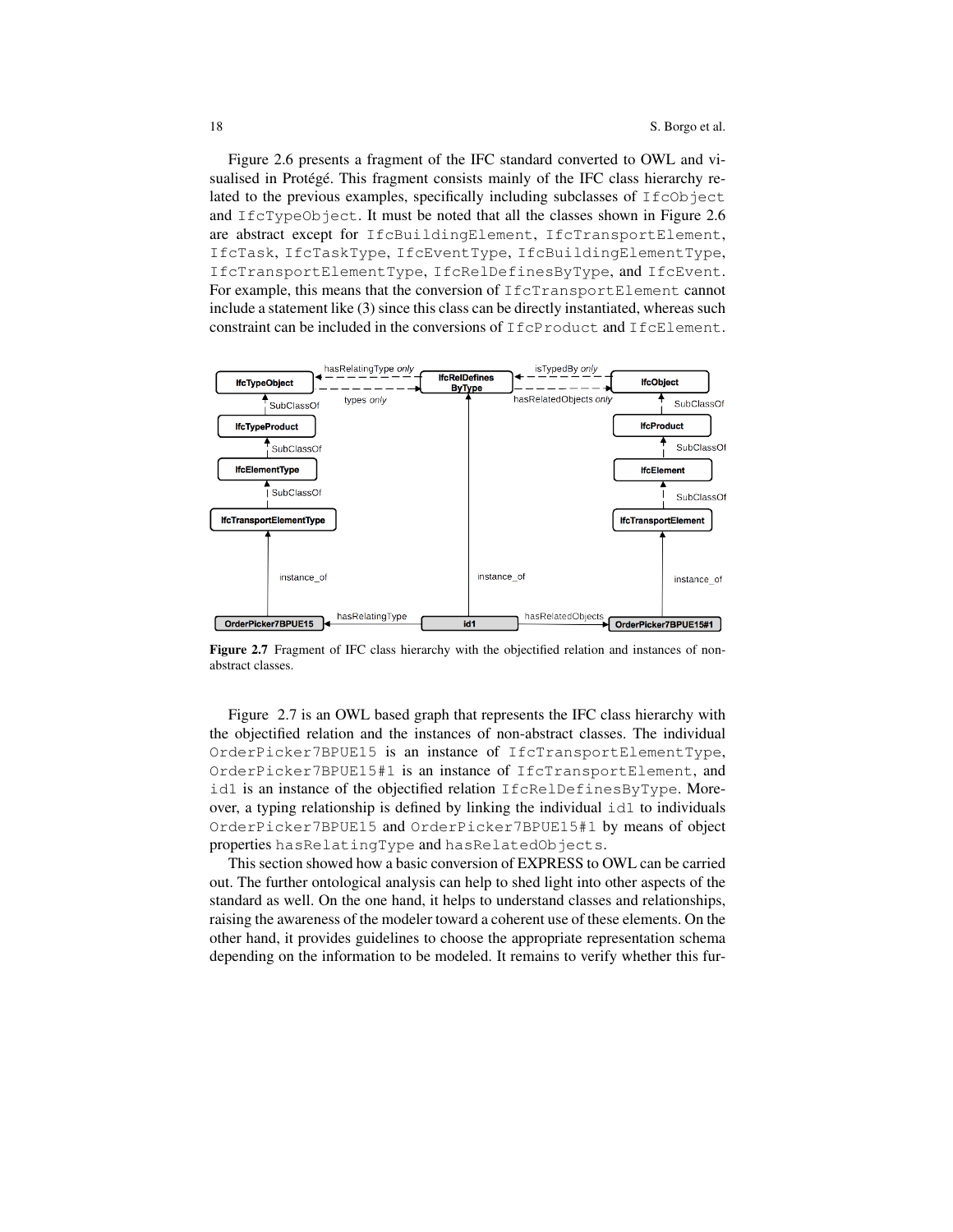ther analysis leads to improve the conversion results here discussed as suggested by previous experiences in applied ontology, e.g. [26, 25, 61, 7].

### 2.5 Types and occurrences in IFC: an ontological analysis

As it stands today, IFC is a data model that relies on human interpretation, in the sense that the meaning of its classes is not constrained by means of formal semantics. Although one can use an EXPRESS-version of the standard, such an implementation relies on procedural and functional specifications, e.g. where-rules, whose applications and consequences cannot be verified semantically. As discussed in the previous sections, this situation leads to looking for a formalization of IFC in modern ontological languages like OWL (cf. Section 2.4). If the change of language helps to improve the system as we have argued, it does not *per se* lead to the clarification of the IFC conceptualization and ontological coherence. For this reason, the use of ontological analysis can help to highlight possible drawbacks in IFC and in the conversion patterns used to build IFC-driven ontological systems.

There are different ways to analyze a standard from the ontological viewpoint. Our plan comprises four steps: first we aim to verify whether the main distinctions on which IFC relies are well defined and understood. The second step looks at which properties and relations are introduced in the system, how they help to constrain the classes and leads to identify relationships which could be needed but are not in the system, if any. Third, an analysis is carried out to verify which classes are explicitly defined, the role they have, how they are characterized and related. Finally, the general perspective of the standard is extracted, and its overall structure is assessed in terms of ontological coherence. In this and the next section, we present material that falls within the first and second steps, respectively.

The conceptual schema of IFC is grounded on the distinction between modelling constructs for type classes like IfcTypeObject and for occurrence classes like IfcObject, that have been discussed in section 2.4.2. The type-occurrence distinction is central as one can see looking at IFC modelling constructs like IfcProduct and IfcTypeProduct, IfcEvent and IfcEventType as well as IfcProcedure and IfcProcedureType, to name a few. We thus begin with the investigation of the type-occurrence distinction aiming at clarifying what it amounts to in ontological terms. This investigation reduces the risk of an erroneous implementation of IFC by clarifying the notion and how it should be used. More specifically, we want to understand what kind of entities are interested by the distinction, how they are classified, and what kind of relationships hold between them.

The type-ocurrence dichotomy can be discussed by referring to Figure 2.7. Recall that IFC, being formalized in the EXPRESS language, explicitly models the upper side of the schema only; the boxes in the lower side, OrderPicker7BPUE15 and OrderPicker7BPUE15#1, are here included to help interpreting the system. Also, from Section 2.4.2 we know that all elements represented in white boxes are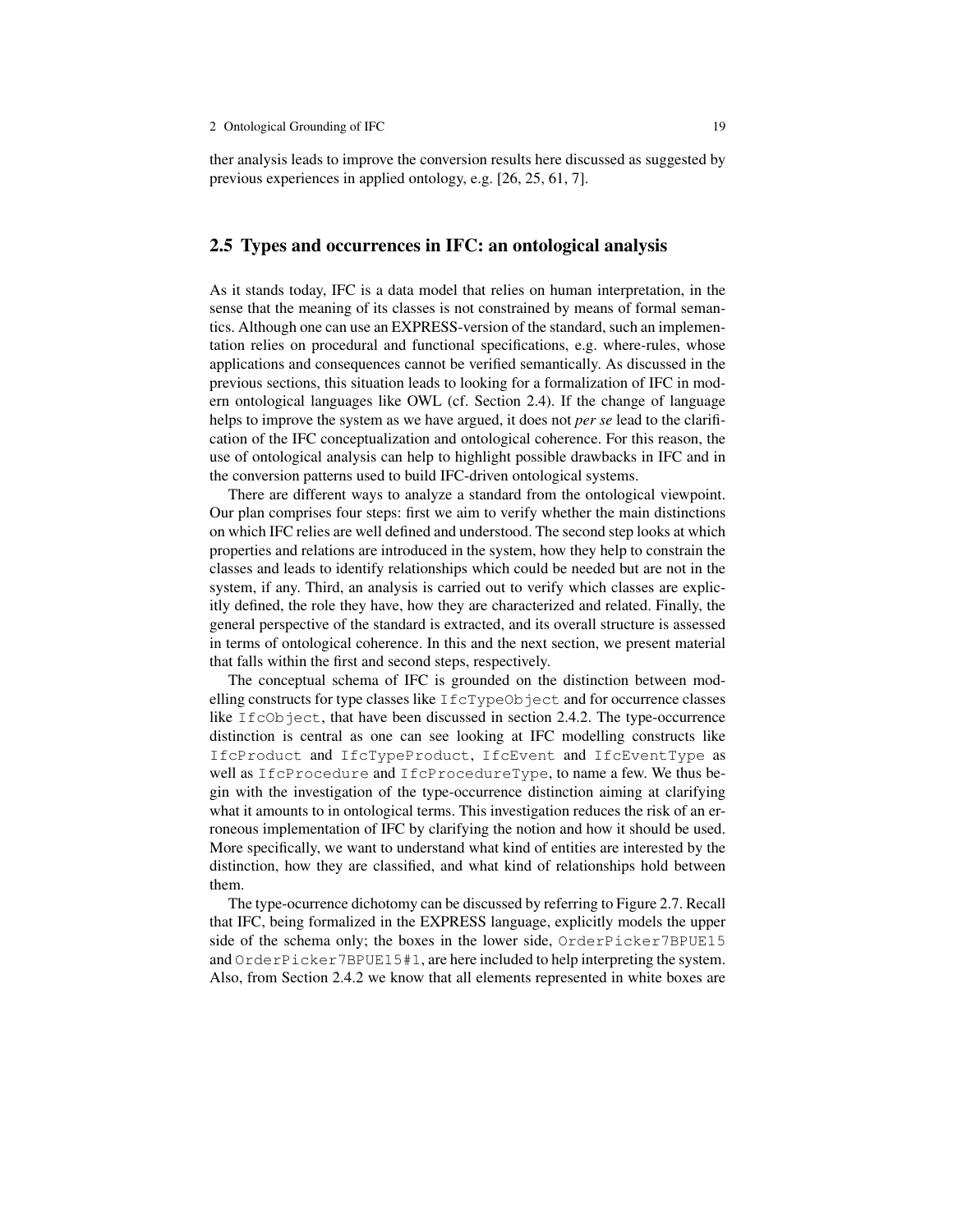classes; that IfcRelDefinesByType stands for the IFC objectified relationship holding between IfcTypeObject and IfcObject and their subclasses; and that OrderPicker7BPUE15 and OrderPicker7BPUE15#1 refer to instances that an engineer aims to model.

The terms *instance* and *class* are commonly used with a variety of meanings in the literature and we need to make their interpretation precise. The main distinction between a class and an instance is that the former is a collection of entities (its members), while the latter is not:4 a class is said to *have instances*, while an instance itself cannot instantiate. In the language of our foundational ontology DOLCE (Section 2.2.1), classes are a form of categories and instances are particulars. For example, the particular OrderPicker7BPUE15#1 is an instance of the class IfcTransportElement, and the distinction between this class and this instance relies on the way they are related to the expression *being a TransportElement*: we say that any instance of the class satisfies the expression and that the class is characterised by such an expression. More specifically, *being a TransportElement* is a property used to *talk about* instances: some instances are transport elements, while others, e.g. a product manufactured by Microsoft as well as the Everest Mountain, are not. Properties help to discriminate entities because they allow stating which entities are distinct and why. To be an instance of the class IfcTransportElement is thus equivalent to satisfying the property *being a TransportElement*, which is a shortcut for a conjunction of several more specific properties regarding e.g. the engine, the electric circuit, the mechanical components and so forth. This complex property is known, in logical and ontological terms, as the *intension* of the class IfcTransportElement, while the collection of the entities satisfying the property is called the *extension* of the class. The difference between intensionality and extensionality plays a relevant role in ontological engineering, because it allows understanding whether a class is bound or not to the particulars it talks about [26]. In Figure 2.7, a specific transport element corresponds to the box at bottom-right. This object, OrderPicker7BPUE15#1, is characterized by a conjunction of properties (like *engine model*, *load capacity*, *max speed*, *wheel configuration*) with their qualifications (values and ranges like engine model #*A*22, load capacity 1350 *kg*, max speed 12 *km/h* and wheel configuration 4). The conjunction of these qualified properties provides the identity criterion for belonging to the class IfcTransportElement which, depending on the purpose of the model, in Figure 2.7 could be the class IfcTransportElement itself or a subclass of it.

Object OrderPicker7BPUE15#1 and class IfcTransportElement are connected by the *instance of* relation. From this perspective, occurrences stand for extensional classes, whose instances are particular elements satisfying certain properties. It is however a matter of ambiguity whether an occurrence instance represents a physical entity (e.g. the transport element owned by a particular company), or it stands for a virtual representation in an information system. In our experience we

<sup>4</sup> We do not distiguish classes from sets, see [50] for a philosophical discussion of these notions in ontology. Also, we distinguish an instance from a generic element of the class and will call instances only members of a class which are not classes themselves.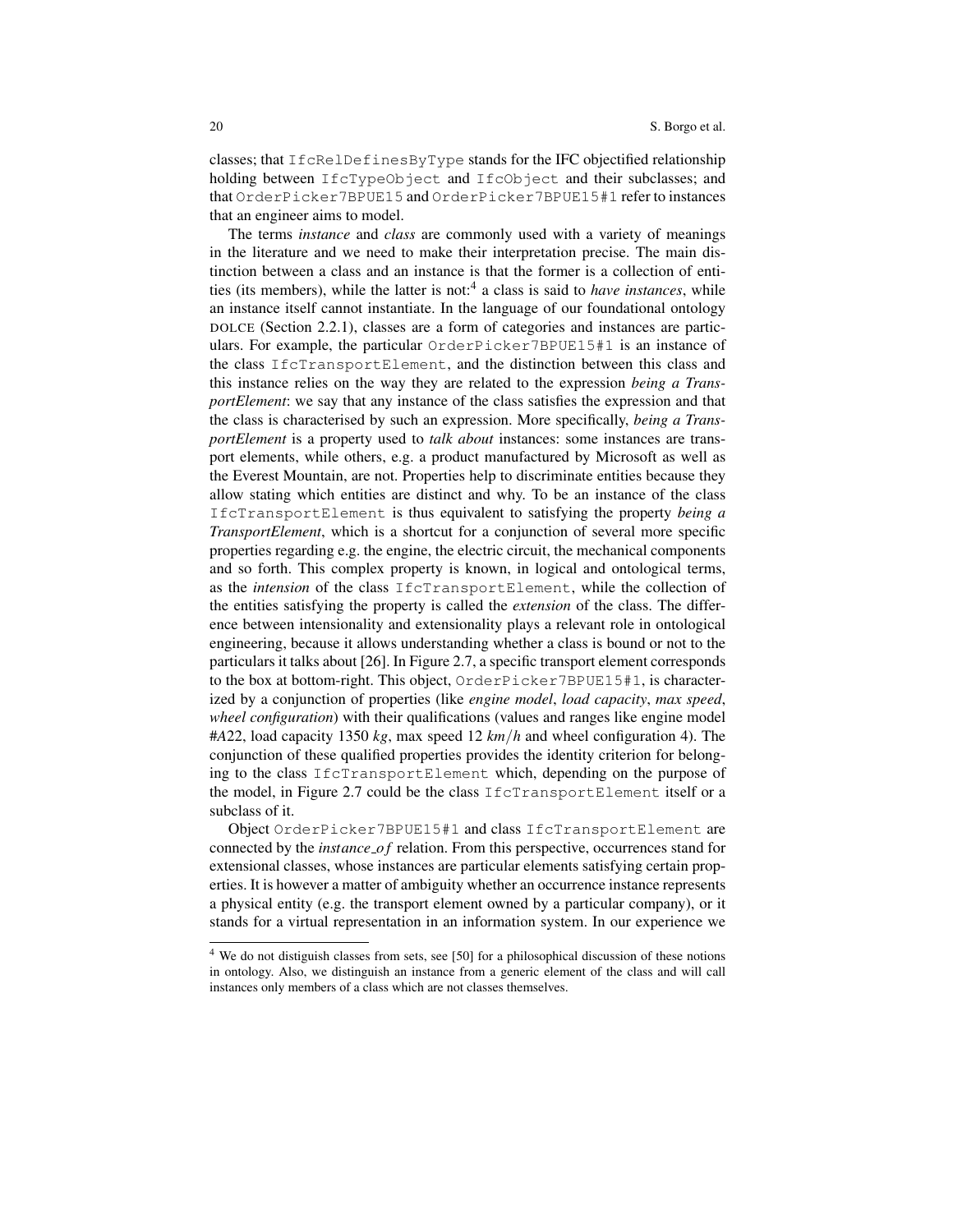note that IFC practitioners adopt both readings depending on their application tasks. Nevertheless, physical entities on the one side, and virtual entities on the other side have different ontological properties: the former has e.g. a spatiotemporal location and in DOLCE is classified as a *physical object*; the latter lacks spatial location and is classified as an *abstract* when lacking temporal location also; or as a *concept* when existing in time, for example in the form of a description.<sup>5</sup> Since physical, abstract and conceptual elements are distinguished by incompatible properties, ontology is required to clearly separate between them. Note also that the identification of classes at the virtual (abstract) and the physical levels play a relevant role in data sharing, communication and verification since it determines which data are affected by time and which are not. Consider a scenario in which a practitioner develops an IFCdriven ontology instance model (that is, an A-Box) with an occurrence  $o_1$  which is a virtual entity. When a user accesses the ontology, she would not be able to properly interpret  $o_1$  as a virtual entity unless this is somehow modeled in the system: this leads to lack of trust on the data by the user when the source has not been visited for some time or is temporarily not accessible, and in a waste of the user's resources when the source is continuously verified on this occurrence.

Let us assume that the class If cTransportElement is associated to a subclass of the class IfcElementType of Figure 2.7. This relationship is at the intensional level: it relies on the properties characterizing IfcTransportElement and does not depend on its instances, whether they exist or else. We have seen some examples of these properties: *engine model*, *load capacity* and *wheel configuration* including their values. The subclass of IfcElementType associated with IfcTransportElement, call it IfcTransportElementType, is the collection of all the properties characterizing the class IfcTransportElement but, generally speaking, not of their values. For example, it contains *having engine model*, *having max speed* and so on. We call the relationship between the type and occurrence elements, i.e. the classes on the top of Figure 2.7, *typization* since it allows associating to each homogeneous collection of instances in the right hand-side of the diagram, a single general description in terms of which properties it is meaningful to consider for their comparison<sup>6</sup>

Finally, an instance of IfcTransportElementType, that is, an element in the bottom-left of Figure 2.7, is associated with a collection of these very properties with specified values and ranges: in our example, *engine model* #*A*22, *load capacity* 1350 *kg*, and the like. We call this object OrderPicker7BPUE15. In ontological terms,

OrderPicker7BPUE15 is an information object associated with a specific de-

<sup>5</sup> Note that the occurrent as a description is meant to refer to the content of the description independently of its coding on a piece of paper, a written text or a memory support. The latter being physical objects with representation functionalities.

<sup>6</sup> Ontologically speaking, we could say that IFC is a contextual modeling framework since the notion of 'homogeneous instances' depends on the user or the application task and not necessarily on the type of property one is considering. This observation is crucial for a suitable choice of the classes to consider in the diagram but also ontologically problematic since it suggests that modeling guidelines needs to include the purpose of the model.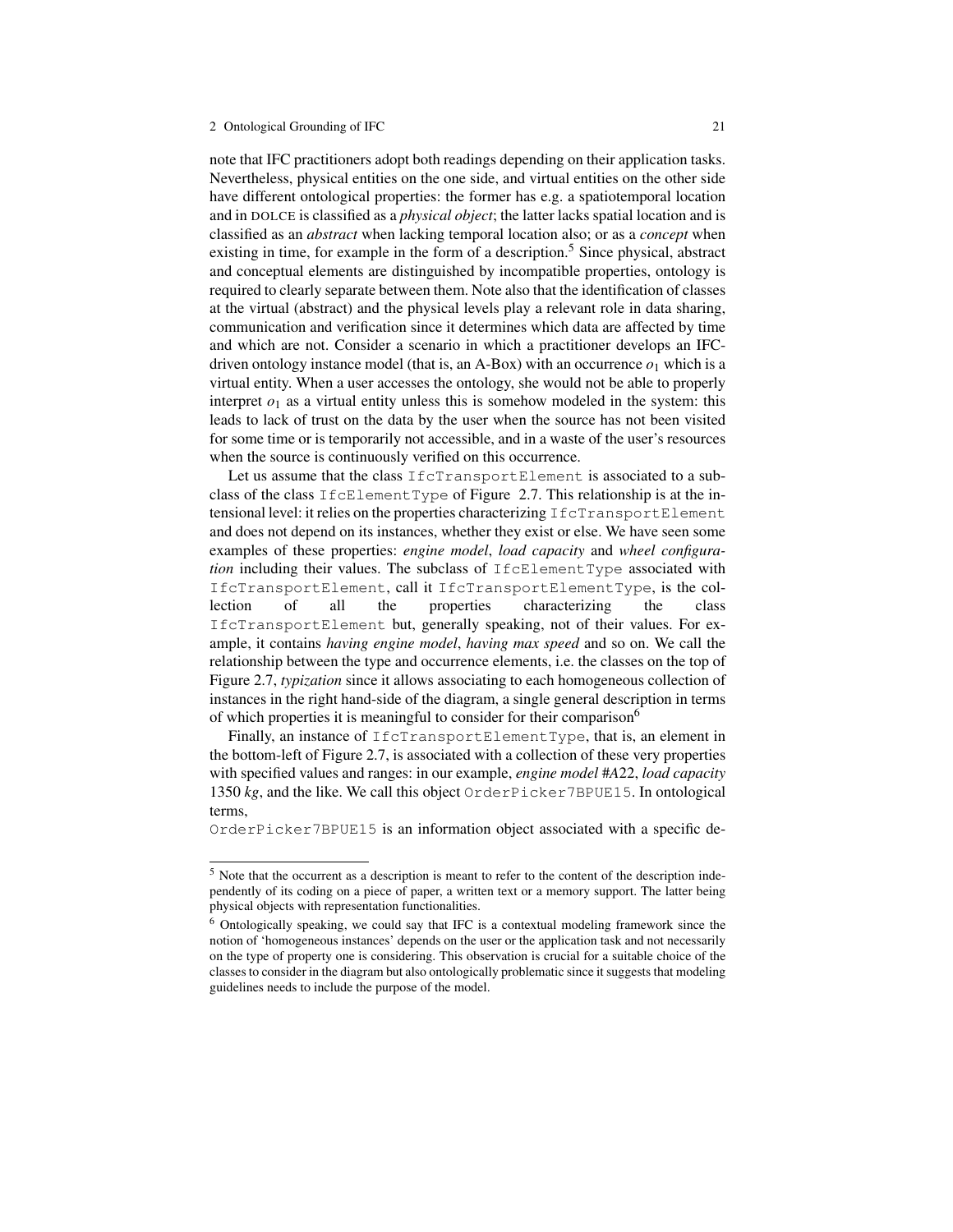scription. Ontologically, the description of  $OrderPicker7BPEUE15$  can be specific or generic, depending on whether the property values are given and, when so, if specified as precise values or ranges. We dub the relationship between the property collection OrderPicker7BPUE15 and its instance OrderPicker7BPUE15#1 that satisfies them a *realization* since the object OrderPicker7BPUE15#1 manifests ("realizes") all the properties given by OrderPicker7BPUE15 with the requested qualifications. Note that a realization does not need to be a physical entity; it may very well be a virtual element (abstract or conceptual in the DOLCE terminology). As observed before, an ontological rendering of IFC must address this aspect since each class of the system should be classified as belonging to the physical, abstract or conceptual branch of the taxonomy. However, there are different ways (and levels of constraints) to set this classification. An overall assessment can be done only after a more comprehensive evaluation of IFC and may turn out to be influenced by contextual issues. We conclude this analysis observing that realization differs from typization, i.e., the relationship between the class IfcTransportElementType and the class IfcTransportElement: realization holds between instances and says that an entity satisfies a set of properties with given values; typization is between classes and associates the class corresponding to a set of properties (a type) to the occurrence class whose members satisfy those properties for some (admissible) value.

### 2.6 Properties in IFC ontologies

The ontological analysis performed in the previous section explains the IFC type-occurrence modelling pattern in terms of the difference between descriptions within the type hierarchy, and their realizations within the occurrence hierarchy, where descriptions and realizations may very well be both virtual elements in the system.

In this section we focus on properties. We have seen that IFC types can be associated with sets of properties that characterize occurrences. Properties are an interesting topic in ontology because their ontological nature leads to precise structures that are not fully exploited today. Our goal in this part is to verify whether distinguishing different types of properties can deepen our understanding of, and even improve, the conceptual structure of IFC-driven ontologies. For the purpose of this analysis, we use the modelling constructs IfcTransportElementType and IfcTransportElement of the previous section to exemplify our observations.

The class IfcTransportElementType defines different properties among which isDecomposedBy, hasPropertySet and IfcElementType. The first is used to specify that instances of IfcTransportElementType (and of IfcTransportElement) are composed of other entities by means of the partwhole (objectified) relationship IfcRelDecomposes (and its subclasses). The second refers to the property sets associated to IfcTransportElementType that are common to all associated instances of the class IfcTransportElement. As the term suggests, properties sets are understood as sets of properties, where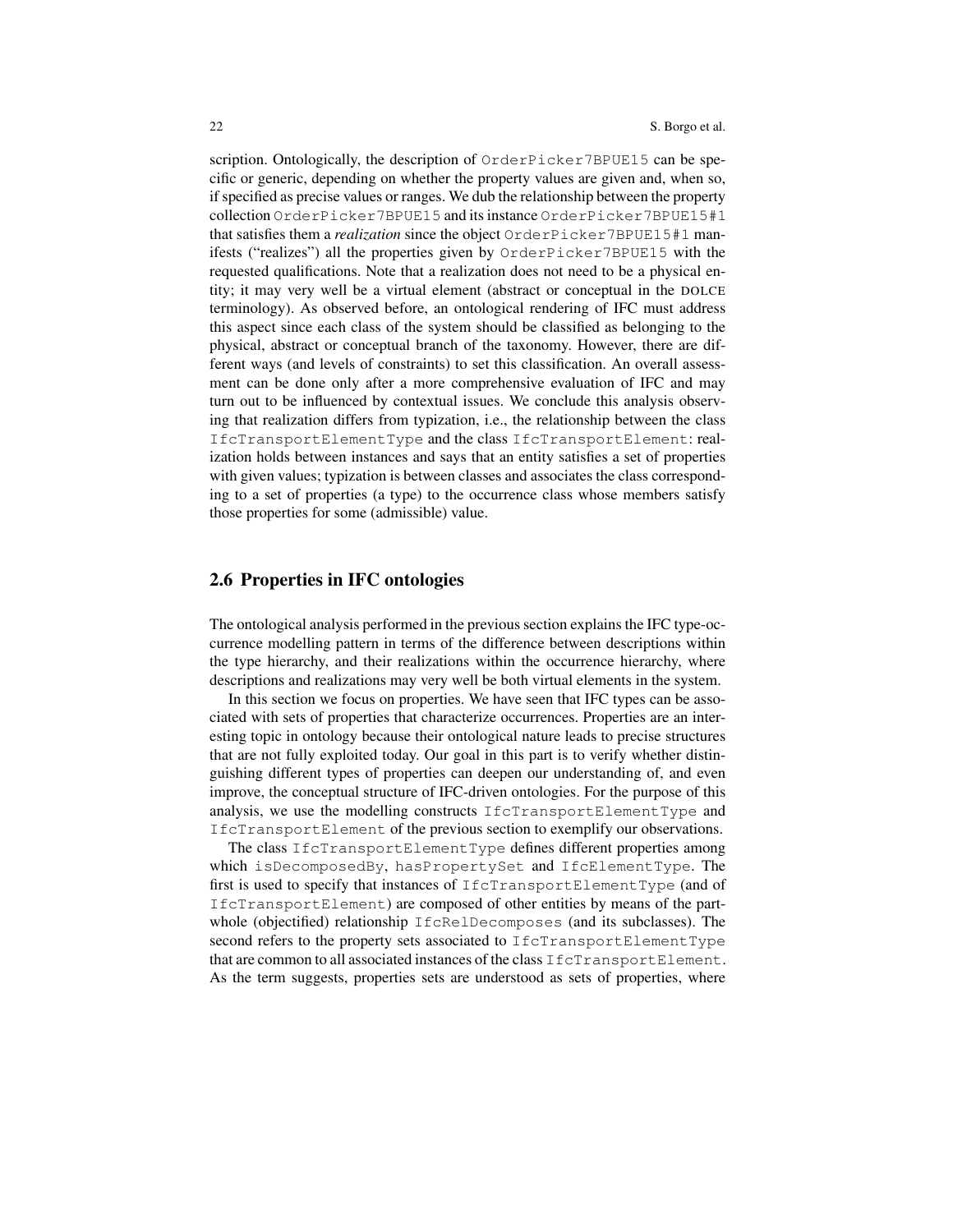properties are things like volume, pressure, temperature and so on.<sup>7</sup> The third property is meant to provide the parent class of class IfcTransportElementType within the IFC taxonomy.

Assume an IFC-driven ontology is given. We aim to extend it with the properties *hasWeight* and *hasW heel*<sup>8</sup> because these are relevant to model transport elements. First, we verify whether these properties can be managed under existing IFC modelling constructs. From an ontological viewpoint, the differences between *hasWeight* and *hasW heel* can be understood in terms of the differences between structural properties and qualities. In particular, if we analyze the domain of these relations we find something like the following:

```
(a) \forall x, y \in \mathit{hasWeight}(x, y) \rightarrow \mathit{TransportElement}(x) \land \mathit{Weight}(y)(b) \forall x, y \in \mathbb{R} RiasWheel(x, y) \rightarrow TransportElement(x) \land Wheel(y))
```
that is, *hasWeight* applies to a pair in which the first argument is a transport element and the second a weight, *hasW heel* to pair formed by a transport element and a wheel. Since weight and wheel are different types of elements, *hasWeight* and *hasW heel* are ontologically distinct as they are committed to the existence of different things. In (a) *Weight* can be understood as a DOLCE *(individual) quality*, i.e. an entity that *inheres* in another one (the so called *bearer* of the quality) and cannot exist if the inheriting entity fails to exist. In (b) *W heel* can be conceptualized as a physical entity that, at a specific time point, is *part of* another entity as one of its components, thus it specifies the structural relationship existing between two objects for some time. We can thus re-write (a) and (b) more properly as follows (note the temporal parameter in the second expression):

(a.1)  $\forall x, y(\text{hasWeight}(x, y) \rightarrow \text{TransformerElement}(x) \land \text{Weight}(y) \land \text{inheres}_{in}(y, x))$ (b.1)  $\forall x, y, t (has Wheeler, y, t) \rightarrow TransportElement(x) \land Wheeler(y) \land part_{of}(y, x, t))$ 

Note that (b.1) only states that *W heel* is part of *TransportElement*, while in our conceptualization, we want to specifically model that, differently from other parts, *W heel* refers to a transport element's *component*. The concept of part is general enough to apply to many different things: for example, one could say that a small splinter of the transport element's chassis was a part of the chassis at a certain time point, while not acknowledging it as a component. In our understanding, a component *c* is an entity that is part of an object *o* at a certain time *t* and it satisfies a certain unity criteria *u* in t, i.e. a property (e.g. topological, morphological or functional) by which it can be considered as a *whole* object. Thus, we can reformulate (b.1) as:

 $(6.2)$   $\forall x, y, t \in \mathbb{R}$  *(x,y,t)*  $\rightarrow$  *TransportElement* $(x) \land \text{W}$ *heel* $(y) \land \text{W}$  $Component(y, x, t)) \wedge \forall x, y, t (Component(y, x, t) \rightarrow part_{of}(y, x, t) \wedge U(y, t))$ 

<sup>7</sup> Cf. the examples provided in the documentation available at: http://www.buildingsmarttech.org/ifc/IFC2x4/rc4/html/.

<sup>8</sup> The latter property is strictly related to property "wheel configuration" mentioned in Section 2.5. For the sake of the presentation it is clearer to use "hasWheel" in the following discussion.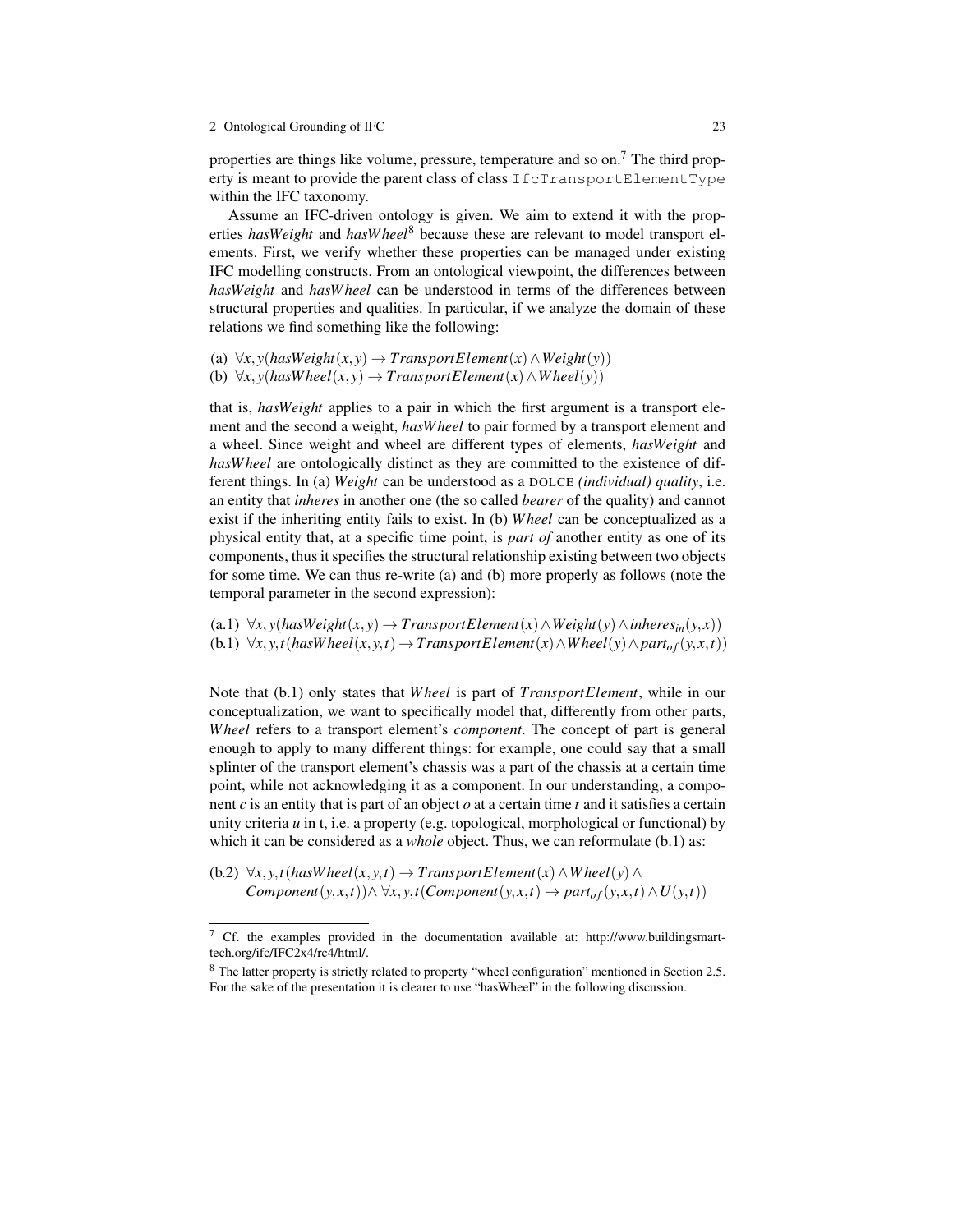where, *U* is a predicate specifying the unity property of components and*Component* is a ternary predicate stating that *y* is component of *x* at *t*.

Additionally, we can also specify that all transport elements modelled in our ontology are vehicle, that is:

(c)  $\forall x (TransportElement(x) \rightarrow Vehicle(x))$ 

where the property *Vehicle* identifies an *ontological type*. Ontological types refer to *rigid* properties that supply their own *identity criterion*. In ontological engineering methodologies like OntoClean [26] a property is said to be rigid if it is essential to all its possible instances, i.e. if it is context-independent. This means that if at some time or in some context  $p$  is an instance of the rigid property  $P$ ,  $p$  cannot stop being an instance of *P* in any other time or context while remaining the same entity. In an engineering context, one can assume that the term 'vehicle' refers to a rigid property, because if  $\nu$  is a vehicle at time  $t_1$ , it will be a vehicle also at a different time  $t_2$  and, in principle, if it stops being a vehicle at some point, it won't become something different but simply will disappear from the model. The classification of a vehicle can be contrasted with that of a resource, i.e., something that is available to perform a task, such as a machine or a person. If  $r$  is a resource at  $t_1$ ,  $r$  might not be as such at *t*2, because, for example, it might be under repair or busy at that time. In particular, a vehicle can be a resource as well during some time but, while it will always be a vehicle, it may cease to be a resource in some periods of time. An identity criterion (IC) tell us what conditions need to be satisfied by objects referred to by general terms [26]. From a logical viewpoint, IC is usually represented as follows:

 $\forall x, y ((\phi(x) \land \phi(y)) \rightarrow (x = y \leftrightarrow Rxy))$ 

where  $\phi$  is a general term and *R* is an equivalence relation between *x* and *y*. For example, one could say that two transport elements are numerically the same one if they have the same chassis' number, where *R* is relation *having the same chassis's number* and  $\phi$  is the property *being a transport element*. Type properties play a fundamental role in taxonomically organizing the classes of an ontology and, in particular, they help in constituting the so-called *backbone taxonomy*, that is, the most relevant and stable properties being represented in the ontology [26].

Recognizing the differences between properties related to components, qualities and ontological types in ontology and data models is relevant to sharply describe the domain elements we are interested in. The IFC data model has a quite rich set of constructs for properties and is already equipped with constructs that are suitable to model the ontological differences we just presented. While the consistency of the IFC guidelines in using these constructs can be assessed only by looking at the overall framework, here we can still evaluate whether IFC lacks some needed formal restrictions to properly model these distinctions.

One could classify *hasW heel* by means of IfcRelDecomposes and, in particular, of IfcRelAggregates, which is the modelling construct to represent the part-whole relation holding between the subclasses of IfcObjectDefinition.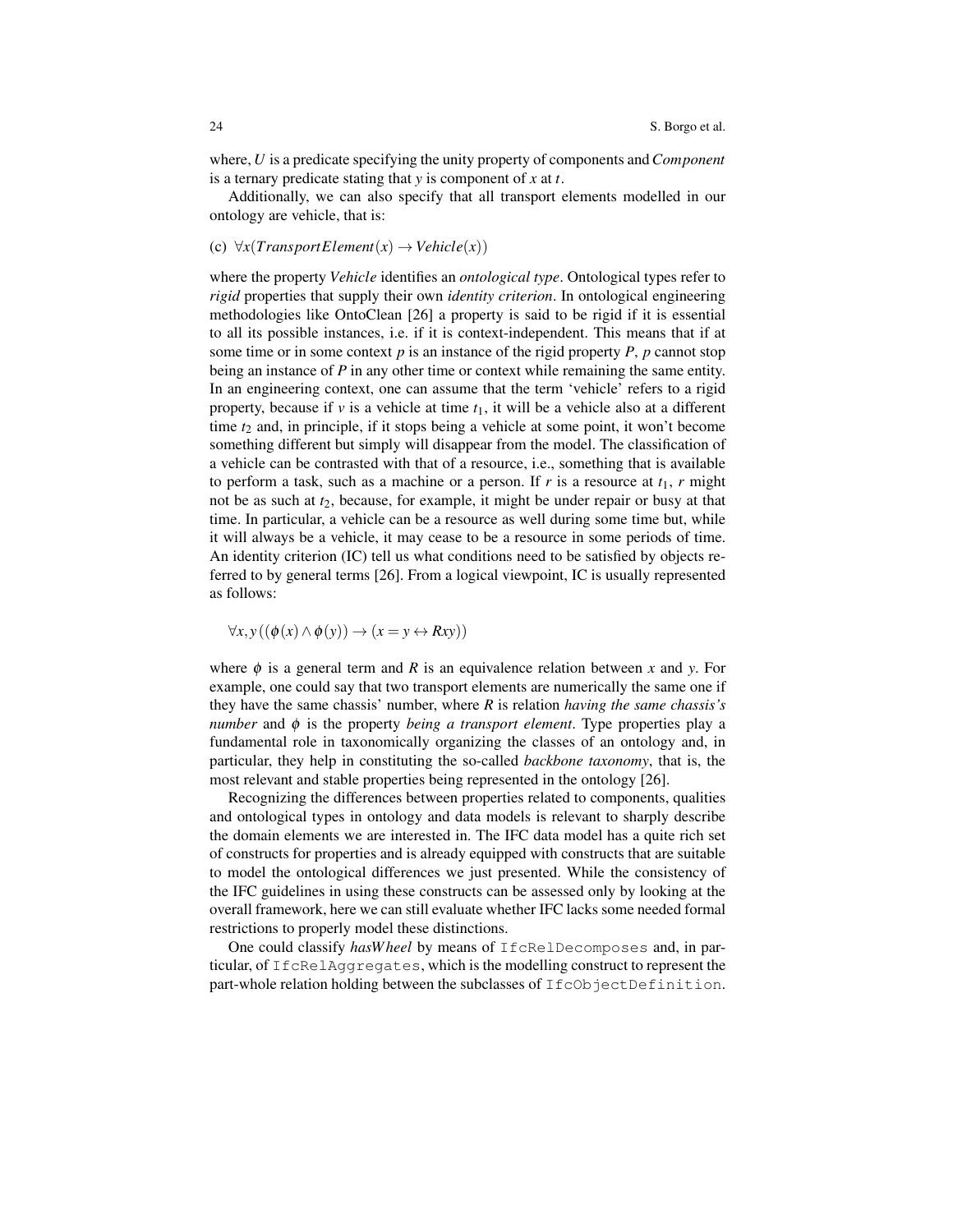IfcRelAggregates can thus specify structural properties. According to the informal semantics of IfcRelDecomposes (and thus of IfcRelAggregates), this relation imposes a mutual existential dependency between a whole and its parts: the whole explicitly depends on the parts, and the parts on the whole. It follows that if a transport element is disassembled it still exists but the loss of a single component (e.g. wheel or even a screw that breaks in two parts so that it ceases to be a screw) threatens the existence of the transport element itself. When a wheel or screw of a transport element breaks and needs to be substituted, you do not expect that the transport element stop to exist and perhaps later it resume existence just because one of its wheel has been (temporarily) removed. Considering the ontological modeling of artifacts [8], this modeling feature is too strong. Moreover, one would still recognise a transport element spare wheel as a wheel even though it is not installed in a transport element. These ambiguities might be solved by introducing a finer grained concept of *component* and a temporal account of the part/whole relation in IFC along the line of (b.2). According to (b.2), indeed, *c* is a component of object *o* only within a certain time period *t*, i.e., when *c* stands in a parthood relationship with *o* and satisfies a unity property *U*. This means that *c*'s existence is independent of its parthood relationship with  $\sigma$ ; instead  $c$ 's role as a component of  $\sigma$  depends on this very relationship: a new wheel becomes a component of a transport element only once it is installed. Secondly, the existence of the *TransportElement o* in (b.2) does not rely on the existence of all its components. That formalization leaves room for distinguishing components with different dependence relationships: one can assume that composed objects like transport elements have components as a matter of necessity, while avoiding constraining the transport element's existence to components like wheels, but binding it to things like engine and chassis. A distinction that in ontology is discussed in terms of essential vs non-essential parts or components.

The fact that IfcRelDefinesByProperties associates the subclasses of the class IfcObjectDefinition to their qualities (which are subclasses of IfcPropertySetDefinitionSelect) resembles the *inheresin* relationship introduced in (a.1) and, as consequence, *hasWeight* can be classified by means of IfcRelDefinesByProperties. This construct does not existentially bind qualities to their bearers, a constraint that is however widely used in foundational ontologies and recall the common sense idea that qualities exist only attached to other objects. For example, it might be odd to talk about the weight or the color of a transport element, if the latter does not  $exist<sup>9</sup>$ .

# 2.7 Conclusion and further discussion

We looked at different strategies to produce an IFC-driven ontology based on patterns for generating OWL ontologies from IFC models. Later, we applied ontolog-

<sup>&</sup>lt;sup>9</sup> Existence is not a matter of physical actuality in this case. It also refers to conceptual existence, as e.g. when you discuss about the max speed of the transport element you want to buy next year, while it has not been produced by the reseller yet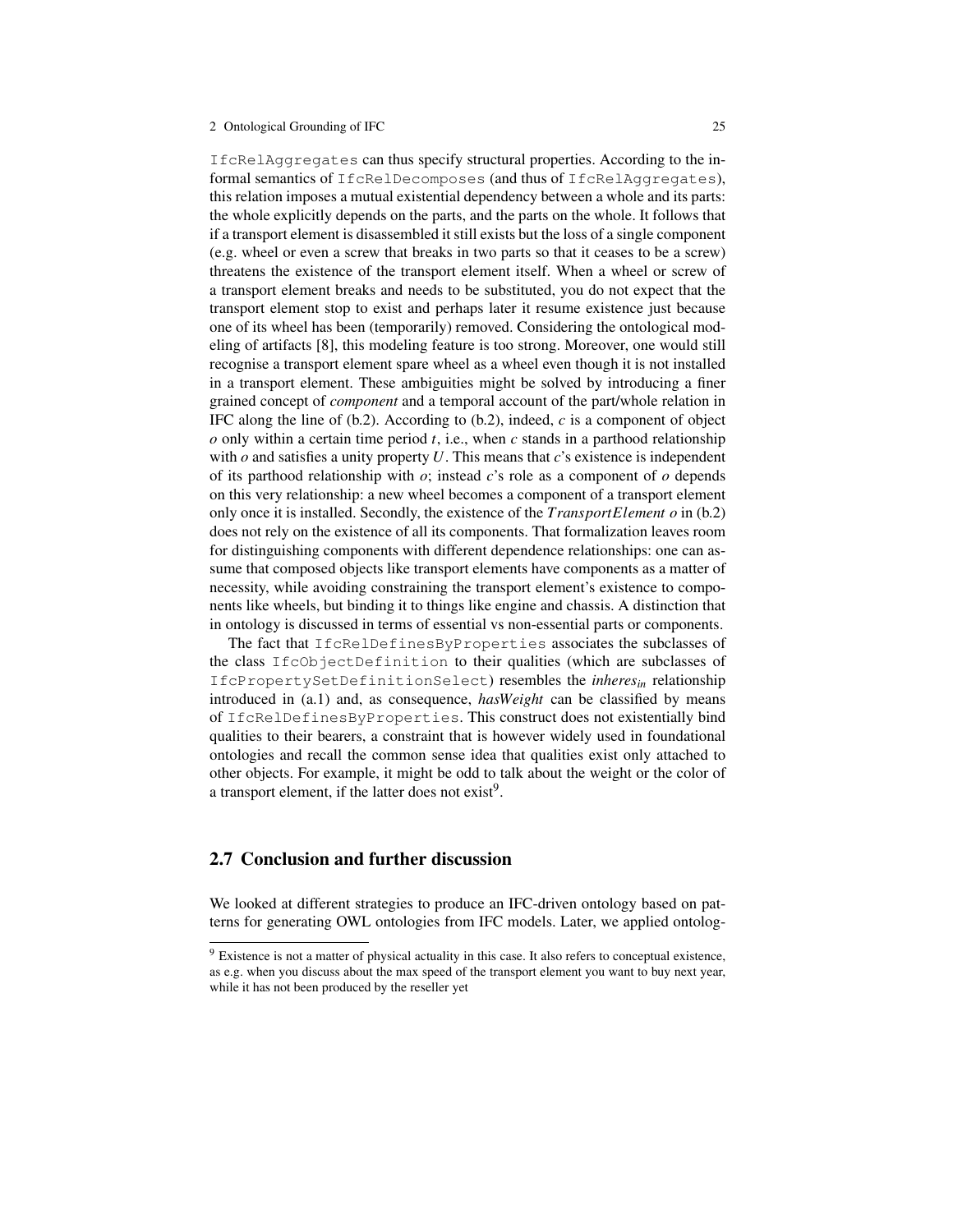ical arguments to investigate how to interpret IFC from an ontological viewpoint looking for a sound and unifying perspective on some basic constructs, namely the *Type/Occurrence pattern* and the different ways to model properties.

While the advantages of an OWL version of IFC have been discussed at length in the literature, we recall here a few important consequences of making available a well structured IFC-driven OWL system: (i) IFC can be reliably integrated with other data models that cover different industrial domains like STEP-NC for machining operations and BPMN for business processes; (ii) a good OWL version allows to efficiently model and manage distributed data. The integration of fragments of IFC documents (formalized as STEP-file according to ISO 10303-21 or as XML documents according to ISO 10303-28) is difficult to achieve because intra-document references are supported, but inter-document references (i.e. cross-references) are poorly modeled, thus jeopardizing data and knowledge reuse; (iii) OWL has a rigorous formal semantics; and (iv) via OWL one can use general-purpose reasoning tools at the taxonomic and instance level without developing specific systems for each data model.

As the further steps towards the establishment of the ontology-based IFC standard that will be robust in terms of its logical coherence and flexible in terms of its capability to deal with the real world-scenarios we foresee the analysis of the specific relationships between IfcObject and IfcTypeObject on the level of their subclasses. In particular, we see the need for proposal of the semantically sound and explicit specification of the connection between subclasses of IfcObject and IfcTypeObject. Without a robust (onto)logical definition of constraints that should hold between the IFC subclasses (e.g. IfcTransportElement and IfcTransportElementType), the IFC leaves open space for an erroneous interpretation of the typing relation, allowing the constructs that declare an arbitrary typing relation (e.g. connecting an instance of IfcTransportElement with an instance of a subclass of  $IECProcess$ , i.e.  $IEClass$ ). We aim at dealing with this problem in the future by means of (i) complex class expressions that can be used to distinguishing accurate from inaccurate typing relationships; (ii) distinguish mandatory (i.e. essential) properties of a type and optional (i.e. contingent) properties that are defining a type (see Sect. 2.6).

A proper modeling of the *Type/Occurrence pattern* in the OWL version of IFC can lead to practical advantages by allowing (i) to dynamically group individuals of an *occurrence* class to avoid excessive hierarchy revisions and to control subclass proliferation (in particular when these are hard to formalize) by focusing on the set of properties relevant to the user or application. Ideally, given the task and the properties, one should be able to a-priori set the depth of the taxonomy which is optimal for the given domain; (ii) to correctly define an individual of an *occurrence class* by inheriting property values from the related individuals in the associated *type class*. Moreover, updating property values of the individual in a *type class* is simpler and less error prone; eventually, this update automatically spreads to all the related individuals; and (iii) to organize the system so that the user can focus on populating the A-box without worrying about changing the T-box. However, it is still needed to explore the relation between the intensional and extensional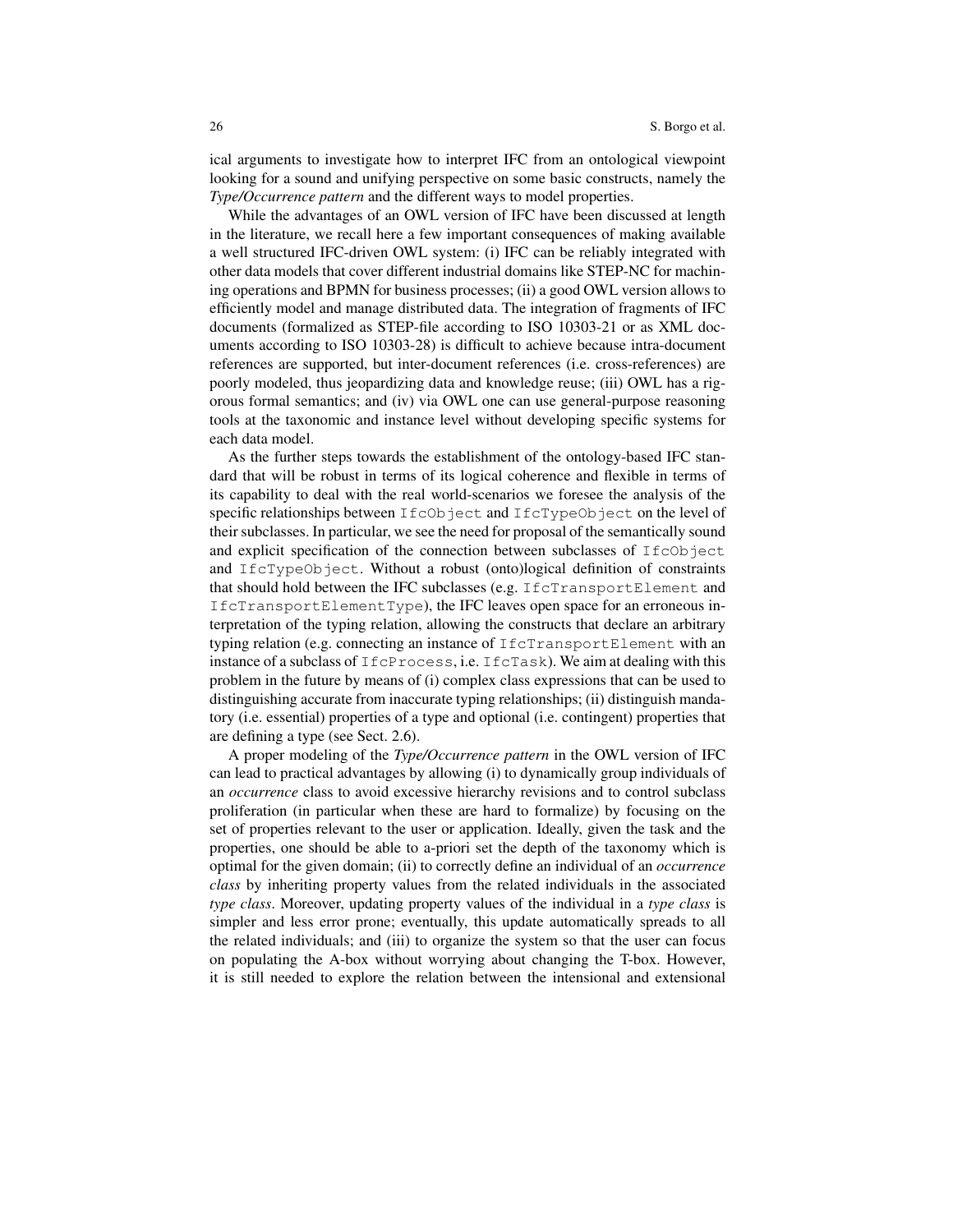definition of a class, where the former is understood as the conceptual specification of a *type class* and the latter as the specification via the instances of a *type class* (understood as a prototype). The ontological analysis would help to explain the concept of resemblance between a type and its prototype, by means of distinguishing the typical mandatory properties of a type. In that way we can avoid a multiplication of instances of types, while providing a supervised method that can be used in the ontologically sound creation and classification of types.

Acknowledgements This research has been partially funded by MIUR under the Italian flagship project "Fabbrica del Futuro", Subproject 2, research project "Product and Process Co-Evolution Management via Modular Pallet configuration" (PRO2EVO).

# References

- [1] F. Bader, D. Calvanese, D.L. McGuinnes, D. Nardi, P.F. Patel-Schneider (Eds.), *The Description Logic Handbook. Theory, Implementation and Applications*, Second Edition, Cambridge University Press, 2007
- [2] R. Barbau, S. Krima, S. Rachuri, A. Narayanan, X. Fiorentini, S. Foufou, and R.D. Sriram, "OntoSTEP: Enriching product model data using ontologies". in *Computer-Aided Design*, 44:6, pp. 575–590, Elsevier, 2012.
- [3] V. Bazjanac and D.B. Crawley, "The Implementation of Industry Foundation Classes in Simulation Tools for the Building Industry," Lawrence Berkeley National Laboratory, Tech. Rep., 1997.
- [4] J.Beetz, J. van Leeuwen, and B. de Vries, "An Ontology Web Language Notation of the Industry Foundation Classes", in *22nd CIB W78 Conference on Information Technology in Construction*, 2005.
- [5] J.Beetz, J. Leeuwen, and B. Vries, "IfcOwl: A case of Transforming EXPRESS Schemas into Ontologies", in *Artificial Intelligence for Engineering Design, Analysis and Manufacturing*, 23: 89–101, 2009.
- [6] S. Borgo, How Formal Ontology can help Civil Engineers. In Jacques Teller, John Lee, and Catherine Roussey, editors, *Ontologies for Urban Development*, Studies in Computational Intelligence, pp. 37–45. Springer, 2007.
- [7] S. Borgo, M. Carrara, P. Garbacz, and P. E. Vermaas, "A Formalization of Functions as Operations on Flows", in *Journal of Computing and Information Science in Engineering*, 11(3):031007 1–14, 2011.
- [8] S. Borgo, M. Franssen, P. Garbacz, Y. Kitamura, R. Mizoguchi and P. E. Vermaas Technical Artifact: An Integrated Perspective, In Formal Ontologies Meet Industry, FAIA 229, IOS Press, pp. 3-15, 2011
- [9] S. Borgo and P. Leitão. Foundations for a Core Ontology of Manufacturing. In Sharman R. Kishore R., Ramesh R. (eds) *Ontologies: A Handbook of Principles, Concepts and Applications in Information Systems*, *Integrated Series in Information Systems*, Vol. 14, pp. 751–776. Springer, 2007.
- [10] S. Borgo and C. Masolo. Foundational Choices in DOLCE. In S. Staab and R. Studer, editors, *Handbook on Ontologies*, International handbooks on information systems, pages 361–381. Springer Verlag, 2nd edition, 2009.
- [11] S. Borgo, E. Sanfilippo, A. Šojić, and W. Terkaj. Towards an Ontological Grounding of IFC. In Formal Ontology meets Industry (FOMI), to appear, 2014.
- [12] S. Borgo and L. Vieu. From physical artifacts to products. In *Proceedings of the second FOMI Workshop*, Trento (Italy), 2006.
- [13] S. Borgo and L. Vieu. Artifacts in Formal Ontology. In Anthonie Meijers, editor, *Handbook of the Philosophy of the Technological Sciences, Technology and Engineering Sciences*, Vol. 9, pp. 273–307. Elsevier, 2009.
- [14] buildingSMART International, "Industry Foundation Classes. IFC Release Candidate 4," 1999-2012. Available on: http://www.buildingsmart-tech.org/ifc/IFC2x4/rc4/html/. Last access: June 2014.
- [15] M. Colledani, W. Terkaj, T. Tolio, M. Tomasella, "Development of a Conceptual Reference Framework to manage manufacturing knowledge related to Products, Processes and Production Systems," in *Methods and Tools for Effective Knowledge Life-Cycle-Management* (A. Bernard, S. Tichkiewitch, eds.), pp. 259–284, Springer-Verlag, 2008.
- [16] M. Colledani, W. Terkaj, T. Tolio, "Product-Process-System Information Formalization," in *Design of Flexible Production Systems* (T. Tolio, ed.), pp. 63–86, Springer-Verlag, 2009.
- [17] M. Colledani, G. Pedrelli, W. Terkaj, M. Urgo, "Integrated Virtual Platform for Manufacturing Systems Design", in *Procedia CIRP* 7:425–430, 2013.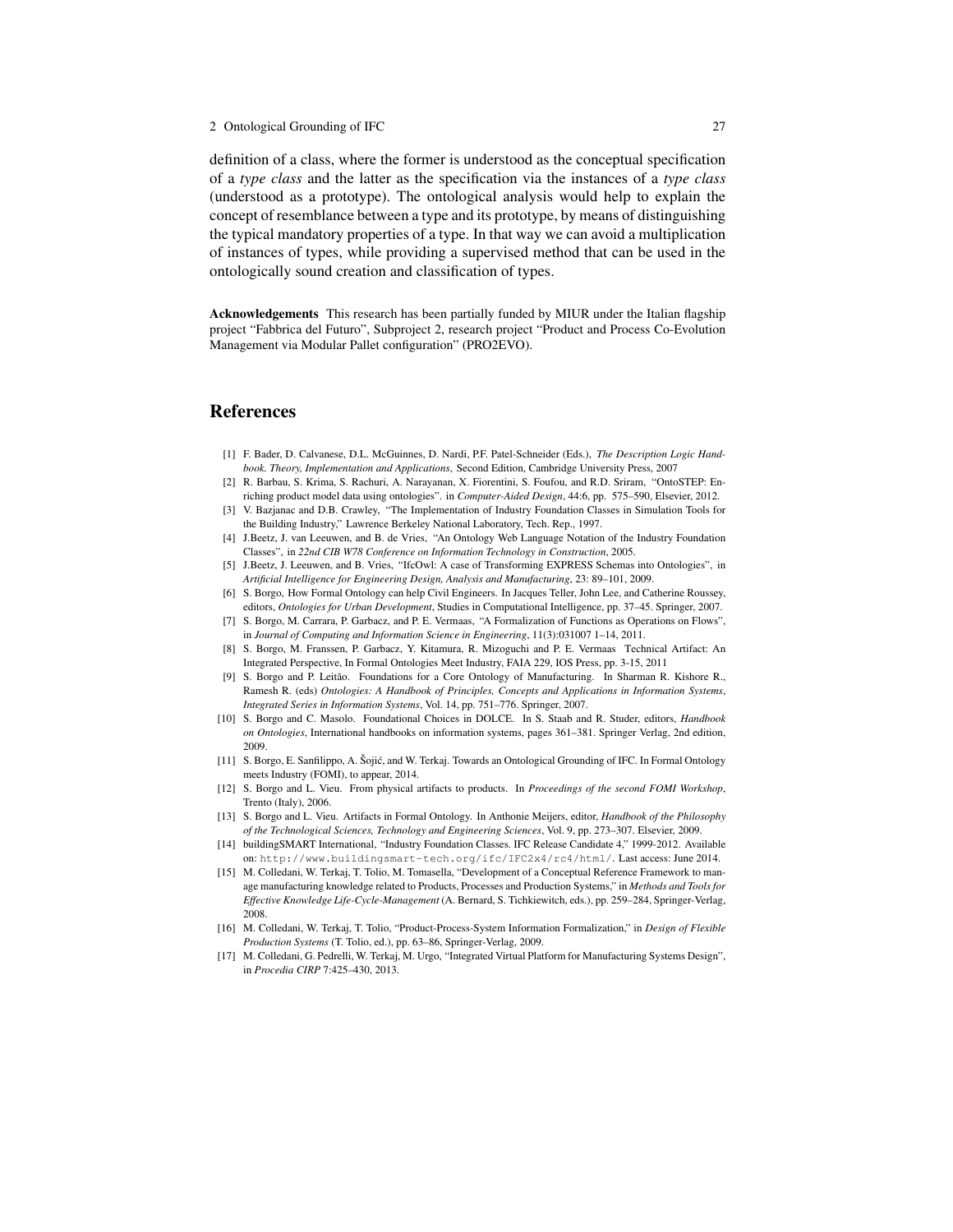- [18] S. Gagliardo, F. Giannini, M. Monti, G. Pedrielli, W. Terkaj, M. Sacco, M. Ghellere, F. Salamone, "An Ontologybased Framework for Sustainable Factories", in *Computer-Aided Design & Applications*, vol. 12(2), pp. 1–10, 2015.
- [19] G. Ghielmini, P. Pedrazzoli, D. Rovere, W. Terkaj, C.R. Bor, G. Dal Maso, F. Milella, M. Sacco, "Virtual Factory Manager for semantic data handling", in *CIRP Journal of Manufacturing Science and Technology*, vol. 6(4), pp. 281–291, 2013.
- [20] J. C. Giarratano and G. Riley. *Expert Systems*. PWS Publishing Co., Boston, MA, USA, 3rd edition, 1998.
- [21] A. Gola, J. Montusiewicz, A. Świć, "Computer Aided FMS machine tools subsystem selection using the Evolutionary System of Multicriteria Analysis", in *Applied Computer Science*, vol. 7(1), pp. 18–29, 2011.
- A. Gola, A. Świć, "Computer-Aided Machine Tool Selection for Focused Flexibility Manufacturing Systems Using Economical Criteria", in *Actual Problems of Economics*, vol. 124(10), pp. 383–389, 2011.
- [23] A. Gola, A. Świć, V. Kramar, "A multiple-criteria approach to machine-tool selection for focused flexibility manufacturing systems", in *Management and Production Engineering Review*, vol. 2(4), pp. 21–32, 2011.
- [24] A. Gola, A. Świć, "Design of storage subsystem of flexible manufacturing system using the computer simulation method", in *Actual Problems of Economics*, vol. 142(4), pp. 312–318, 2014.
- [25] M. Grueninger, "Using the PSL Ontology," in S. Staab, R. Studer (Eds.), *Handbook on Ontologies*, pp. 423–443, Springer-Verlag Berlin Heidelberg, 2009
- [26] N.Guarino, C.Welty, "An Overview of OntoClean," in S.Staab, R.Studer (Eds.), *Handbook on Ontologies*, pp. 201–220, Springer-Verlag Berlin Heidelberg, 2009
- [27] W. Hodges. Elementary predicate logic. In D. Gabbay and F. Guenthner, editors, *Handbook of Philosophical Logic*, volume I, pages 1–131. Dordrecht: Reidel, 1983.
- [28] M. Horridge, N. Drummond, J.Goodwin, A.L.Rector, R.Stevens, H. Wang, "The Manchester OWL Syntax", in *OWLed*, 216, 2006
- [29] I.Horrocks, P.F.Patel-Schneider, H.Boley, S.Tabet,B.Grosof, M.Dean, SWRL: A Semantic Web Rule Language Combining OWL and RuleML W3C Member Submission, 2004
- [30] International Organization for Standardization (ISO), "Industrial Automation Systems and Integration Product Data Representation and Exchange. Part 1: Overview and Fundamental Principles", ISO 10303-1:1994(e) Ed., 1994.
- [31] B. Kadar, W. Terkaj, and M. Sacco, "Semantic Virtual Factory Supporting Interoperable Modelling and Evaluation of Production Systems," *CIRP Annals - Manufacturing Technology*, 62:443–446, 2013.
- [32] P. Katranuschkov, A. Gehre, and R. Scherer, "An Ontology Framework to Access IFC Model Data," *ITcon*, 8:413–437, 2003.
- [33] L. Khemlani, "The IFC Building Model: A Look under the Hood," AECbytes Feature 2004. Available on: http://www.aecbytes.com/feature/2004/IFCmodel.html. Last access: June 2014.
- [34] Y. Kitamura, M. Kashiwase, M. Fuse, and R. Mizoguchi. Deployment of an ontological framework of functional design knowledge. *Advanced Engineering Informatics*, 18(2):115–127, 2004.
- [35] H. Knublauch, R.W.Fergerson, N.F.Noy, M.A.Musen, "The Protégé OWL plugin: An open development environment for semantic web applications" in *The Semantic Web–ISWC 2004*, pp. 229–243, Springer, 2004
- [36] S. Krima, R. Barbau, X. Fiorentini, R. Sudarsan, and R.D. Sriram, "OntoStep: OWL-DL Ontology for STEP," U.S. National Institute of Standards and Technology (NIST),Tech. rep., 2009.
- [37] M. Laakso, A. Kiviniemi, "The IFC Standard A Review of History, Development, and Standardization" in *Journal of Information Technology in Construction (ITcon)*, 17:134-161, 2012
- [38] C. Lima, B. Fiès, C. Silva, S. Barresi, "Setting up the Open Semantic Infrastructure for the Construction Sector in Europe–the FUNSIEC Project." in *5th European Conference on Product and Process Modelling in the Building and Construction Industry, ECPPM 2004*, pp.540
- [39] C. Masolo, S. Borgo, A. Gangemi, N. Guarino, A. Oltramari, and L. Schneider. The wonderweb library of foundational ontologies. Deliverable 17, EU WonderWeb Project, http://wonderweb.man.ac.uk/deliverables.shtml, 2002.
- [40] G. Modoni, M. Sacco, W. Terkaj, "A survey of RDF store solutions", in *roceedings of 2014 International ICE Conference on Engineering, Technology and Innovation (ICE), Bergano, Italy*, 2014.
- [41] National Institute of Building Sciences (NIBS), "United States National Building Information Modeling Standard" Version 1 – Part 1: Overview, principles and methodologies, NIBS, Tech. rep., 2007.
- [42] P. Pauwels and D. Van Deursen and R. Verstraeten and J. De Roo and R. De Meyer and R. Van de Walle and J. Van Campenhout, "A semantic rule checking environment for building performance checking" in *Automation in Construction*, vol. 20:5, pp. 506–518, 2011.
- [43] P. Pauwels and D. Van Deursen ,"IFC/RDF: Adaptation, Aggregation and Enrichment", in *First International Workshop on Linked Data in Architecture and Construction (LDAC 2012)*, 2012.
- [44] L.C. Pouchard and A.F. Cutting-Decelle, "Ontologies and Standard-based Approaches to Interoperability for Concurrent Engineering" in C.J.Anumba, J.M.Kamara, A.-F. Cutting-Decelle (Eds.), *Concurrent Engineering in Construction Projects*, pp.118-160, Taylor & Francis, London-New York, 2007